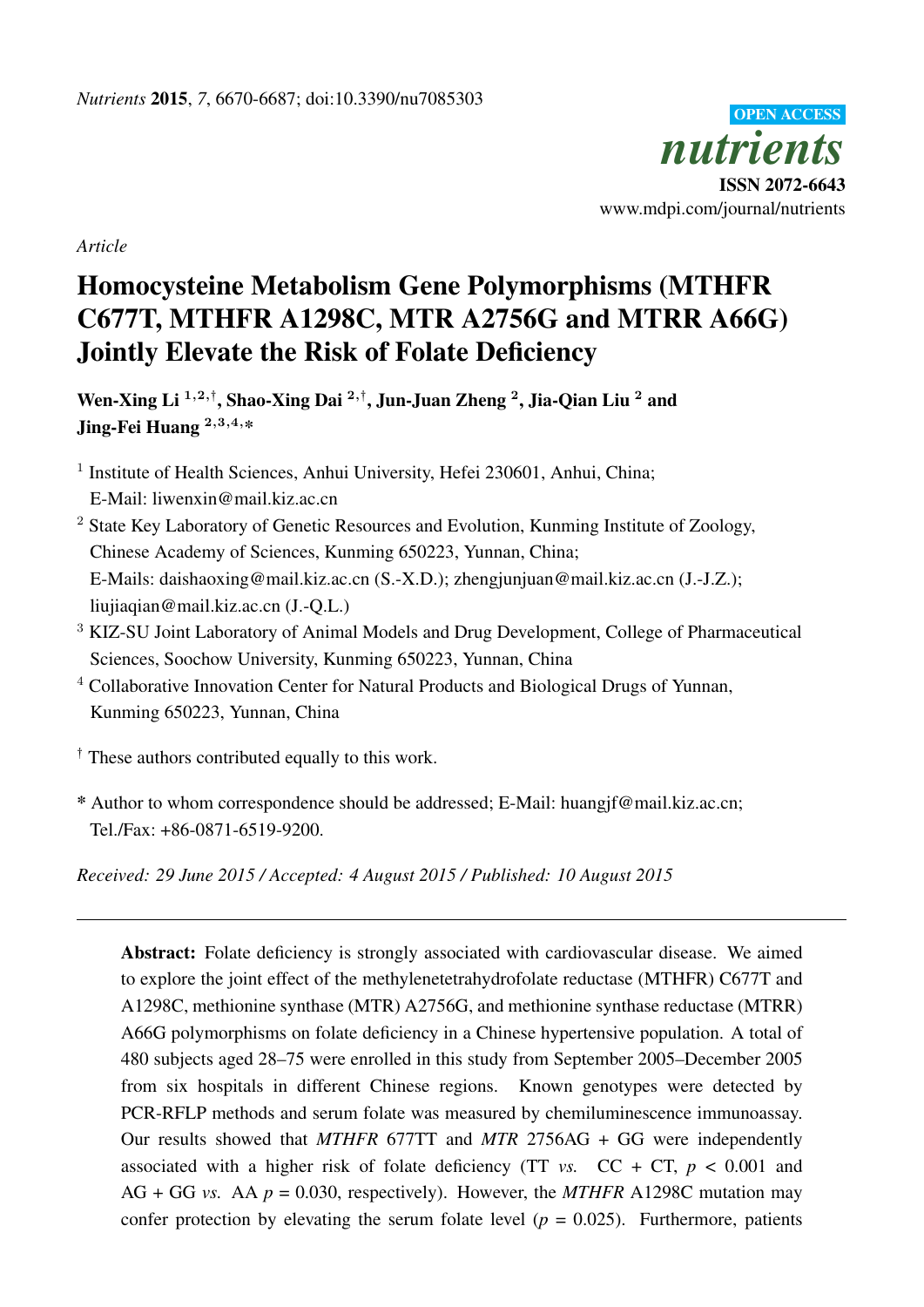carrying two or more risk genotypes showed higher odds of folate deficiency than null risk genotype carriers, especially those carrying four risk genotypes. These findings were verified by generalized multifactor dimensionality reduction ( $p = 0.0107$ ) and a cumulative effects model ( $p = 0.001$ ). The results of this study have shown that interactions among homocysteine metabolism gene polymorphisms lead to dramatic elevations in the folate deficiency risk.

Keywords: *MTHFR* C677T; *MTHFR* A1298C; *MTR* A2756G; *MTRR* A66G; folate deficiency

## 1. Introduction

Recently, a large-scale randomized clinical trial confirmed the benefits of folate therapy on the risk of first stroke [\[1\]](#page-13-0). A previous meta-analysis has shown that the effect of the *MTHFR* C677T variant on the homocysteine concentration is modified by folate status [\[2\]](#page-13-1). Hyperhomocysteinemia and the *MTHFR* 677TT genotype are considered risk factors for cardiovascular diseases (CVDs) [\[2](#page-13-1)[–5\]](#page-13-2). The associations between homocysteine metabolism gene polymorphisms and homocysteine, folate, and other B vitamins have been widely studied [\[6\]](#page-13-3). Some mutations may result in an elevation in the plasma homocysteine concentration and a reduction in the folate concentration  $[6–11]$  $[6–11]$ , thereby exacerbating the risks of several complicated diseases  $[6,12]$  $[6,12]$ . Other studies have demonstrated that high-dose folate intervention therapy [\[13\]](#page-14-2) or dietary folate supplementation [\[8\]](#page-13-4) may increase the serum folate level and simultaneously reduce the prevalence of hyperhomocysteinemia and hypertension.

Folate is a crucial vitamin in homocysteine metabolism. Serum folate enters into tissue cells via folate receptors, and then dihydrofolate reductase (DHFR) converts it into tetrahydrofolate. Next, tetrahydrofolate is transformed into 5, 10-methylenetetrahydrofolate, with vitamin  $B_6$  as a cofactor [\[14\]](#page-14-3). Then, methylenetetrahydrofolate reductase (MTHFR) converts 5, 10-methylenetetrahydrofolate into 5-methyltetrahydrofolate, providing a methyl group for conversion of homocysteine into methionine in a reaction catalyzed by methionine synthase (MTR) [\[15](#page-14-4)[,16\]](#page-14-5). MTR requires vitamin  $B_{12}$  (cobalamin) as a coenzyme. Over time, the cobalamin (I) cofactor of MTR is oxidized to form cobalamin (II), leading to inactivation of MTR. Thus, methionine synthase reductase (MTRR) is required for reversion of oxidized cobalamin (II) to  $CH_3$ -cobalamin (III) to maintain the activity of MTR [\[17\]](#page-14-6).

Some common polymorphisms (*MTHFR* C677T, rs1801133; *MTHFR* A1298C, rs1801131; *MTR* A2756G, rs1805087; and *MTRR* A66G, rs1801394) may influence the serum folate level [\[6,](#page-13-3)[7,](#page-13-5)[10,](#page-13-6)[18\]](#page-14-7). Numerous studies have demonstrated that the *MTHFR* C677T mutation significantly lowers the serum folate level  $[7,10,11,19]$  $[7,10,11,19]$  $[7,10,11,19]$  $[7,10,11,19]$ , whereas a recent study has reported no such correlation  $[20]$ . The associations of *MTHFR* A1298C and *MTR* A2767G with the folate level remain controversial [\[10](#page-13-6)[,18\]](#page-14-7). In addition, the *MTRR* A66G polymorphism itself may not affect the plasma folate level [\[7\]](#page-13-5). Further, these mutations may synergistically promote folate deficiency [\[21,](#page-15-0)[22\]](#page-15-1). A low folate level may increase the risk of hyperhomocysteinemia, as has been demonstrated in 77% of hypertensive patients in a previous study [\[23\]](#page-15-2). In many developed countries (USA, Canada, UK, France, and other western countries), folic acid fortification has been fully implemented. This measure has been reported to reduce the risk of complex diseases [\[2](#page-13-1)[,6](#page-13-3)[,8\]](#page-13-4). However, no folate fortification policy has been established in China, India,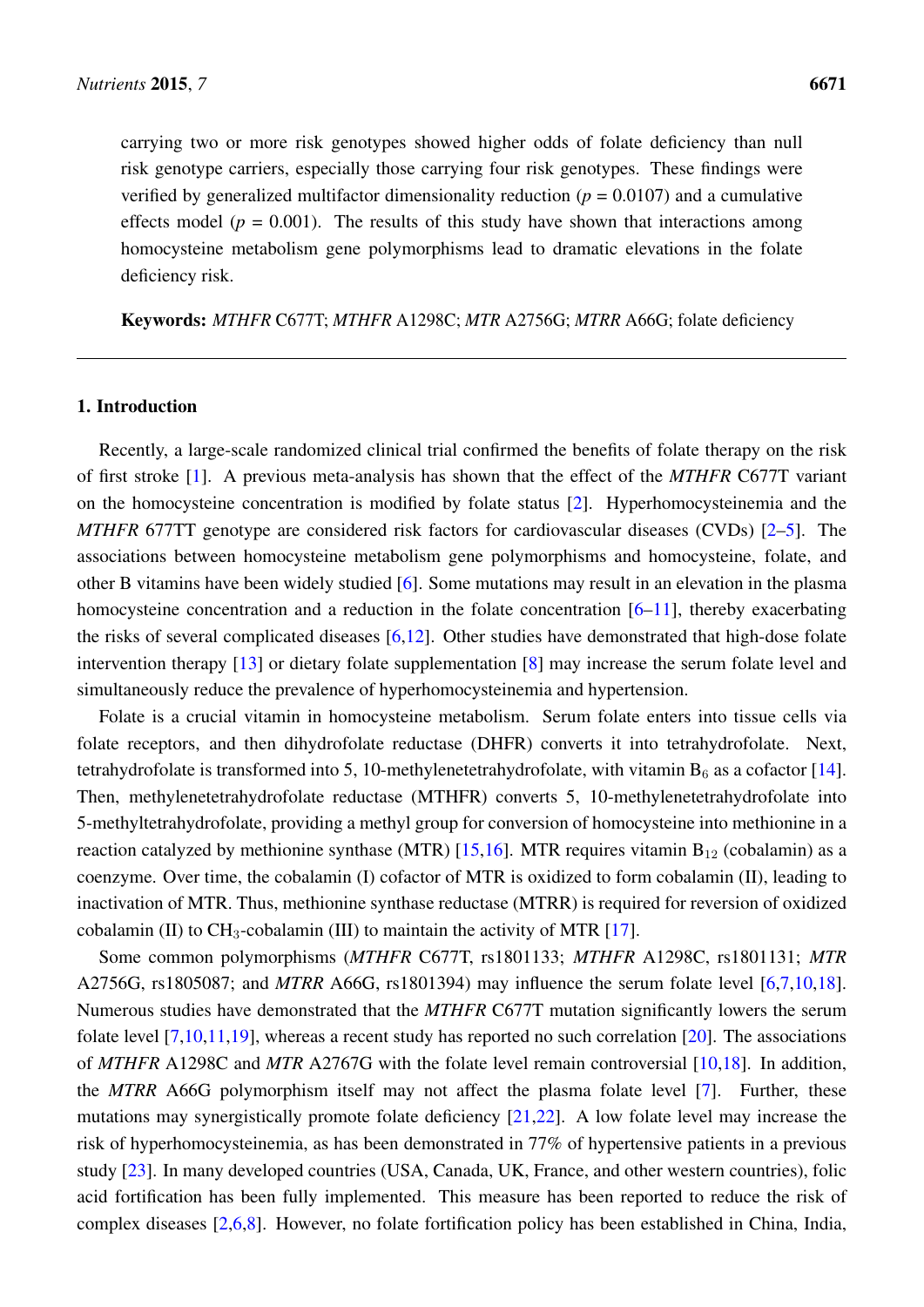Pakistan or other Asian countries and, thus, folate deficiency is more common in Asian populations than in European and American populations [\[9–](#page-13-7)[11\]](#page-14-0).

The aims of our study were to investigate the associations between homocysteine metabolism gene polymorphisms (*MTHFR* C677T, *MTHFR* A1298C, *MTR* A2756G and *MTRR* A66G) and the serum folate level, as well as to explore the independent and interactive effects of the risk genotypes on the incidence of folate deficiency in the Chinese hypertensive population.

## 2. Experimental Section

## *2.1. Participants and Procedures*

This study was conducted using data collected in a previous study [\[24\]](#page-15-3). This was a multicenter, randomized, double-blind controlled trial in hypertensive Chinese adults (clinicaltrials.gov; identifier: NCT00520247). Details regarding "Study subjects", "Randomization and double blinding", "Data collection procedures", and "Laboratory tests" have been previously described [\[24\]](#page-15-3). In total, 480 patients with mild or moderate hypertension were recruited from six hospitals in different Chinese regions (Ha'rbin, Shanghai, Shenyang, Beijing, Xi'an, and Nanjing) from September to December 2005. All six hospitals have been certified as clinical pharmacology centers by the State Food and Drug Administration of China. Demographic and clinical information and serum folate and homocysteine concentrations were obtained at baseline. This study was approved by the Ethics Committee of Peking University First Hospital, Beijing, China. The purpose and procedures of the study were carefully explained to all participants, and written informed consent was obtained from each participant.

## *2.2. DNA Extraction and Genotyping*

All participants were requested to provide 2 mL peripheral whole blood, which was collected in ethylenediaminetetraacetic acid (EDTA) and stored at  $-20$  °C. DNA was extracted by conventional methods. The TaqMan probe technique was used for detecting polymorphisms in Hcy pathway genes at our central laboratory. The polymerase chain reaction-restriction fragment length polymorphism (PCR-RFLP) method was applied to detect the *MTHFR* C677T, *MTHFR* A1298C, *MTR* A2756G, and *MTRR* A66G genotypes. Each genotyping reaction mixture contained 4 ng dried DNA, 0.08 mL 40 assay locus-specific probe, and 2.0 mL TaqMan universal polymerase chain reaction (PCR) master mix in a final volume of 4 mL, with addition of 1.92 mL sterile water. The main parameters for PCR-RFLP of the four single nucleotide polymorphisms (SNPs) are shown in Table [1.](#page-3-0) The amplified PCR products were separated on a 3% agarose gel. To ensure the accuracy of genotyping, genotyping calls were observed by two independent researchers. The genotyping call rate for assessments of all genetic variants was  $\geq 98\%$ in this study.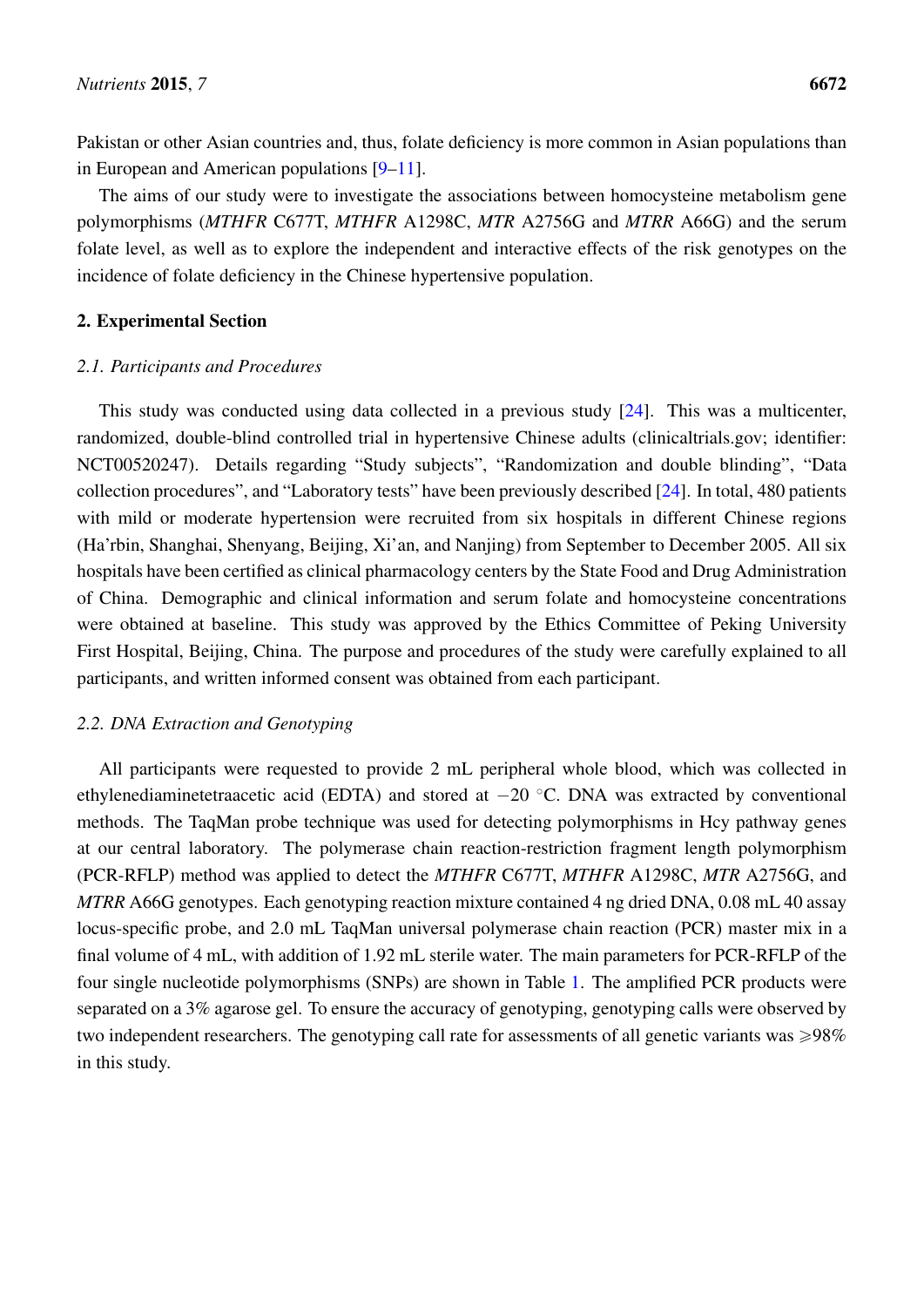<span id="page-3-0"></span>

| Gene         | Primer sequence $1$                 | $T^2$ and<br><b>Cycles</b> | <b>Product</b><br><b>Size</b> | <b>Restriction</b><br><b>Enzyme</b> |  |
|--------------|-------------------------------------|----------------------------|-------------------------------|-------------------------------------|--|
| <b>MTHFR</b> | F: 5'-TGAAGGAGAAGGTGTCTGCGGGA-3'    |                            | 198bp                         |                                     |  |
| C677T        | R: 5'-AGGACGGTGCGGTGAGAGTG-3'       | 58 °C, 35                  |                               | Hinf I                              |  |
| <b>MTHFR</b> | F: 5'-CTTTGGGGAGCTGAAGGACTACTAC-3'  | $52 °C$ , 38               | 163bp                         | <i>Mbo</i> II                       |  |
| A1298C       | R: 5'-CACTTTGTGACCATTCCGGTTTG-3'    |                            |                               |                                     |  |
| <b>MTR</b>   | F: 5'-GAACTAGAAGACAGAAATTCTCTA-3'   | 53 °C, 36                  | 189bp                         | $Hae$ III                           |  |
| A2756G       | R: 5'-CATGGAAGAATATCAAGATATTAGA-3'  |                            |                               |                                     |  |
| <b>MTRR</b>  | F: 5'-GCAAAGGCCATCGCAGAAGACAT-3'    | $60^{\circ}$ C, 35         | 151bp                         | Nsp <sub>I</sub>                    |  |
| A66G         | R: 5'-GTGAAGATCTGCAGAAAATCCATGTA-3' |                            |                               |                                     |  |

Table 1. Primer sequences and reaction conditions for PCR-RFLP of gene polymorphisms.

<sup>1</sup> F: forward primer; R: reverse primer. <sup>2</sup> T: annealing temperature.

#### *2.3. Statistical Analysis*

Statistical analyses were conducting using IBM SPSS software package (version 19.0 for windows; IBM, Inc., Armonk, NY, USA). The results for the categorical variables *(i.e.*, the clinical centers and genotypes) are presented as numbers and percentages of cases. The continuous variables (*i.e.*, age, height, weight, body mass index (BMI), systolic blood pressure (SBP), and diastolic blood pressure (DBP)) are presented as the mean  $\pm$  standard deviation. The means for the continuous variables in the two groups were compared using t tests, and the prevalences of the categorical variables were compared using  $\chi^2$  tests. Since the serum folate and homocysteine levels were not normally distributed, the geometric means and quartiles were displayed and were analyzed with the Mann-Whitney U test. Hardy-Weinberg equilibrium was also assessed for the genotypic frequencies of the different genes with the  $\chi^2$  test.

The unitary linear regression model was used to assess the associations of the *MTHFR* C677T, *MTHFR* A1298C, *MTR* A2756G, and *MTRR* A66G gene polymorphisms with the logarithmic transformed folate level. Unconditional logistic regression (ULR) was performed to estimate the independent and joint effects of the genotypes on folate deficiency, defined as a serum folate level of less than 10 nmol/L [\[25\]](#page-15-4). The trend test with the general linear model (GLM) was used to verify the above results. A two-sided *p* value of <0.05 was considered significant.

Generalized multifactor dimensionality reduction (GMDR, version 0.9, obtained from http://www.ssg.uab.edu/gmdr/) was applied to analyze high-order gene-gene interactions. Some parameters, such as training balance accuracy, testing balance accuracy, *p* value, and cross-validation consistency (CVC), were obtained. The model with the maximum CVC score, the best prediction accuracy, and a *p* value of 0.05 or lower was considered the best model. All analyses were adjusted for potential confounding factors, including sex, age, clinical center, height, and weight.

## 3. Results

A total of 480 patients were recruited for this study. After exclusion of 12 subjects who lacked data on *MTHFR* A1298C (five patients), *MTR* A2756G (six patients) or folate (one patient), a total of 468 subjects were included in our final analysis. Four polymorphisms (*MTHFR* C677T,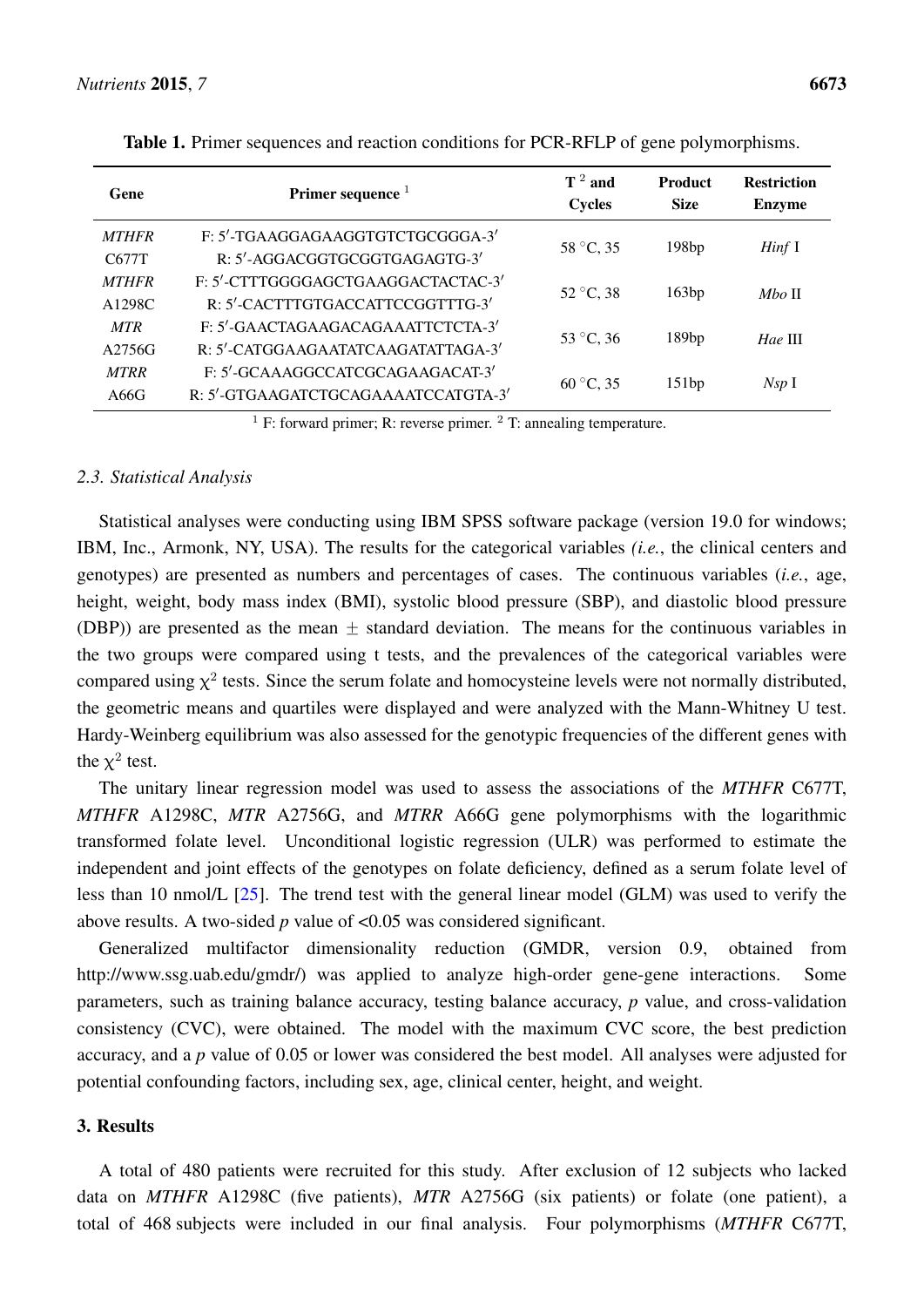*MTHFR* A1298C, *MTR* A2756G and *MTRR* A66G) in this population showed no deviation in genotype distribution from expected Hardy-Weinberg equilibrium (*p* values of 0.711, 0.380, 0.862 and 0.393, respectively). Since only four subjects had the 2756GG genotype, the 2756AG and 2756GG genotypes were combined for the following statistical analyses.

# *3.1. Demographic and Clinical Characteristics*

There were no significant differences in age, BMI, SBP or the frequencies of the four gene polymorphisms between the males and females (Table [2\)](#page-4-0). However, the females had a higher serum folate level ( $p < 0.001$ ), lower serum homocysteine level ( $p < 0.001$ ), and lower DBP ( $p < 0.001$ ) compared with the males.

<span id="page-4-0"></span>

|                                  | <b>Sex</b>            |                     |           |
|----------------------------------|-----------------------|---------------------|-----------|
| Characteristic                   | Females ( $n = 268$ ) | Males $(n = 200)$   | $\pmb{p}$ |
| Age, year                        | $56.7 \pm 9.4$        | $56.7 \pm 10.7$     | 0.990     |
| Height, cm                       | $157.6 \pm 5.3$       | $169.6 \pm 5.9$     | < 0.001   |
| Weight, kg                       | $64.4 \pm 9.5$        | $73.3 \pm 10.6$     | < 0.001   |
| Body mass index, $\text{kg/m}^2$ | $25.9 \pm 3.6$        | $25.4 \pm 3.1$      | 0.115     |
| Systolic blood pressure, mm Hg   | $154.6 \pm 12.0$      | $153.8 \pm 11.5$    | 0.465     |
| Diastolic blood pressure, mm Hg  | $92.0 \pm 8.2$        | $95.0 \pm 8.7$      | < 0.001   |
| Folate, nmol/L                   | 13.62 (10.48-16.92)   | $11.50(8.90-13.40)$ | < 0.001   |
| Homocysteine, µmol/L             | $11.34(9.12 - 14.23)$ | 15.96 (11.50-19.18) | < 0.001   |
|                                  | Clinical center       |                     |           |
| Ha'rbin                          | 35(13.1)              | 24 (12.0)           |           |
| Shanghai                         | 48 (17.9)             | 13(6.5)             |           |
| Shenyang                         | 44(16.4)              | 34 (17.0)           |           |
| Beijing                          | 67(25.0)              | 47(23.5)            | < 0.001   |
| Xi'an                            | 30(11.2)              | 47(23.5)            |           |
| Nanjing                          | 44(16.4)              | 35(17.5)            |           |
|                                  | MTHFR C677T           |                     |           |
| CC                               | 64(23.9)              | 50(25.0)            |           |
| <b>CT</b>                        | 139 (51.9)            | 99 (49.5)           | 0.880     |
| <b>TT</b>                        | 65(24.3)              | 51(25.5)            |           |
|                                  | MTHFR A1298C          |                     |           |
| AA                               | 190 (70.9)            | 136 (68.0)          |           |
| AC                               | 72(26.9)              | 54 (27.0)           | 0.260     |
| CC                               | 6(2.2)                | 10(5.0)             |           |
|                                  | <b>MTR A2756G</b>     |                     |           |
| AA                               | 222 (82.8)            | 160(80.0)           |           |
| AG                               | 45(16.8)              | 37(18.5)            | 0.367     |
| GG                               | 1(0.4)                | 3(1.5)              |           |
|                                  | MTRR A66G             |                     |           |
| AA                               | 77(28.7)              | 76 (38.0)           |           |
| AG                               | 146 (54.5)            | 91 (45.5)           | 0.089     |
| GG                               | 45(16.8)              | 33(16.5)            |           |

Table 2. Clinical and epidemiologic characteristics of the population grouped by sex.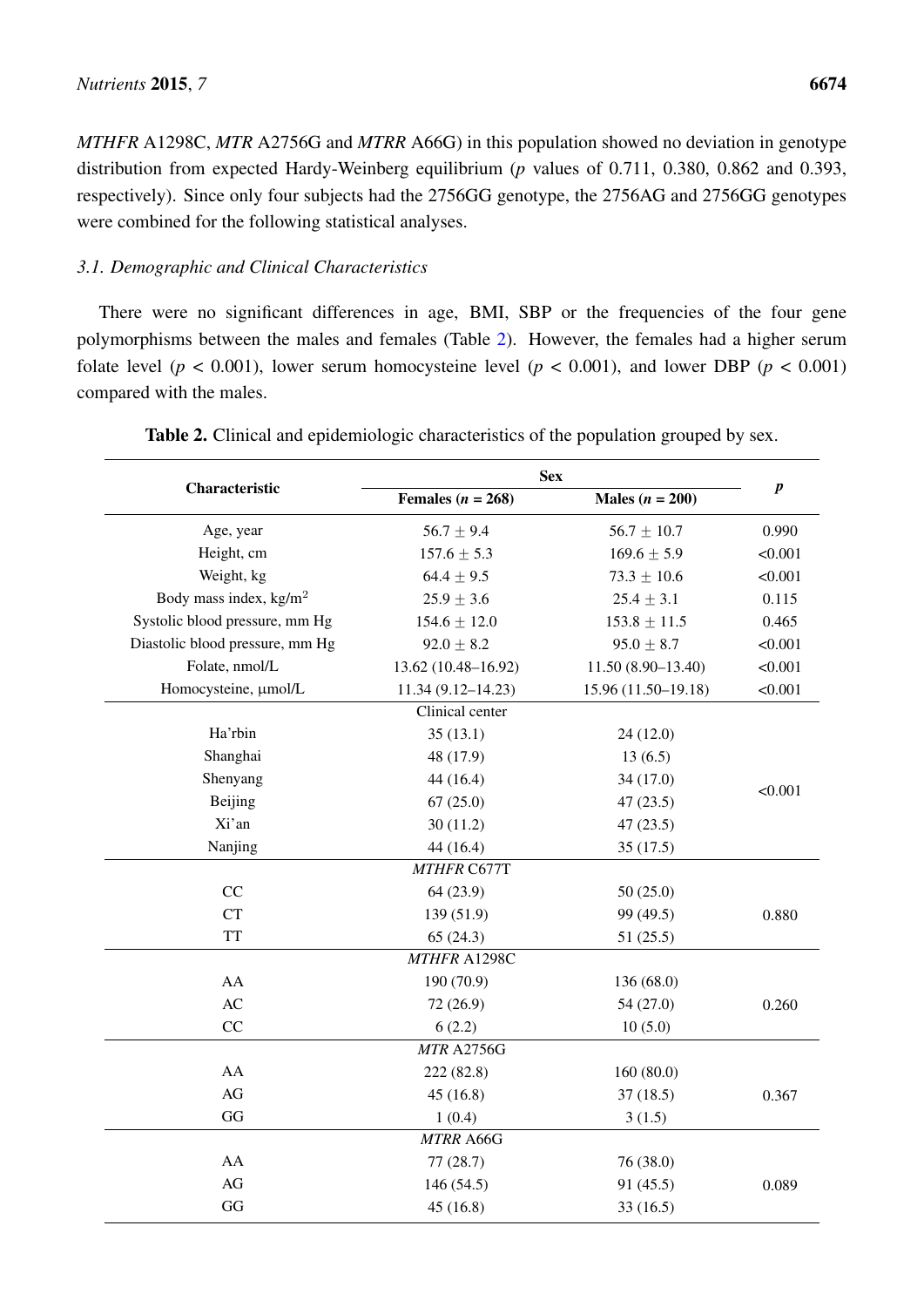#### *3.2. Associations between Genotypes and Folate Level*

The associations between the genotypes and the serum folate level are shown in Table [3.](#page-5-0) The patients with the *MTHFR* 677TT genotype had a lower serum folate level than the 677CC carriers (adjusted β (SE):  $-0.27$  (0.01),  $p < 0.001$ ). However, there was no significant difference in folate levels between the 677CT and 677CC genotypes. When the 677CC and 677CT genotypes were grouped together, we found that the 677TT carriers had a lower serum folate level than the  $677CC + CT$  carriers (adjusted β (SE): ´0.19 (0.02), *p* < 0.001). However, the patients with the *MTHFR* 1298AC + CC genotypes had a higher serum folate level than those with the wild-type genotype (adjusted β (SE): 0.10 (0.02),  $p = 0.025$ ). Furthermore, the patients with *MTR* 2756AG + GG had a lower serum folate level than the 66AA carriers (adjusted  $\beta$  (SE):  $-0.12$  (0.02),  $p = 0.005$ ). There was no significant correlation between the *MTRR* A66G polymorphism and serum folate.

<span id="page-5-0"></span>

|                     |                  |                              |               | Crude            |               | Adjusted <sup>2</sup> |
|---------------------|------------------|------------------------------|---------------|------------------|---------------|-----------------------|
| Genotype            | Folate $1$       | $log( Folate )$ <sup>1</sup> | $\beta$ (SE)  | $\boldsymbol{p}$ | $\beta$ (SE)  | $\boldsymbol{p}$      |
| <b>MTHFR C677T</b>  |                  |                              |               |                  |               |                       |
| $CC (n = 114)$      | $14.97 \pm 6.23$ | $1.14 \pm 0.16$              | Reference     |                  | Reference     |                       |
| $CT (n = 238)$      | $14.00 \pm 6.16$ | $1.11 \pm 0.17$              | $-0.09(0.02)$ | 0.098            | $-0.07(0.02)$ | 0.186                 |
| $TT (n = 116)$      | $11.85 \pm 5.22$ | $1.04 \pm 0.16$              | $-0.30(0.01)$ | < 0.001          | $-0.27(0.01)$ | < 0.001               |
| $CC + CT (n = 352)$ | $14.32 \pm 6.19$ | $1.12 \pm 0.17$              | Reference     |                  | Reference     |                       |
| $TT (n = 116)$      | $11.85 \pm 5.22$ | $1.04 \pm 0.16$              | $-0.21(0.02)$ | < 0.001          | $-0.19(0.02)$ | < 0.001               |
|                     |                  | MTHFR A1298C                 |               |                  |               |                       |
| AA $(n = 326)$      | $13.35 \pm 5.81$ | $1.09 \pm 0.16$              | Reference     |                  | Reference     |                       |
| $AC (n = 126)$      | $14.62 \pm 6.61$ | $1.13 \pm 0.17$              | 0.10(0.02)    | 0.039            | 0.10(0.02)    | 0.026                 |
| $CC (n = 16)$       | $13.73 \pm 6.15$ | $1.10 \pm 0.18$              | 0.01(0.02)    | 0.818            | 0.03(0.02)    | 0.596                 |
| AA $(n = 326)$      | $13.35 \pm 5.81$ | $1.09 \pm 0.16$              | Reference     |                  | Reference     |                       |
| $AC + CC (n = 142)$ | $14.52 \pm 6.54$ | $1.13 \pm 0.17$              | 0.09(0.02)    | 0.049            | 0.10(0.02)    | 0.025                 |
|                     |                  | <b>MTR A2756G</b>            |               |                  |               |                       |
| AA $(n = 382)$      | $13.95 \pm 6.26$ | $1.11 \pm 0.17$              | Reference     |                  | Reference     |                       |
| $AG + GG (n = 86)$  | $12.61 \pm 4.96$ | $1.07 \pm 0.17$              | $-0.10(0.02)$ | 0.041            | $-0.12(0.02)$ | 0.006                 |
|                     |                  | <b>MTRR A66G</b>             |               |                  |               |                       |
| AA $(n = 153)$      | $13.57 \pm 5.78$ | $1.10 \pm 0.17$              | Reference     |                  | Reference     |                       |
| AG $(n = 237)$      | $13.83 \pm 5.60$ | $1.11 \pm 0.16$              | 0.04(0.02)    | 0.480            | 0.02(0.02)    | 0.731                 |
| $GG (n = 78)$       | $13.61 \pm 7.76$ | $1.09 \pm 0.19$              | $-0.04(0.01)$ | 0.600            | $-0.03(0.01)$ | 0.665                 |
| AA $(n = 153)$      | $13.57 \pm 5.78$ | $1.10 \pm 0.17$              | Reference     |                  | Reference     |                       |
| $AG + GG (n = 315)$ | $13.77 \pm 6.19$ | $1.10 \pm 0.17$              | 0.02(0.02)    | 0.727            | 0.01(0.02)    | 0.841                 |

| Table 3. Associations of gene polymorphisms with serum folate level. |  |  |  |  |
|----------------------------------------------------------------------|--|--|--|--|
|----------------------------------------------------------------------|--|--|--|--|

<sup>1</sup> Data are presented as the mean  $\pm$  standard deviation (nmol/L). <sup>2</sup> Adjusted for sex, age, clinical center, height, and weight.

The effects of the four genotypes on folate deficiency are shown in Table [4.](#page-6-0) Using the *MTHFR* 677CC + CT genotypes as references, the odds ratio of the 677TT carriers was 2.34 (95% CI 1.47–3.71, *p* < 0.001). Additionally, the patients with the *MTR* 2756AG + GG genotypes had a higher risk of folate deficiency than the 2756AA carriers (OR = 1.80, 95% CI 1.06–3.05,  $p = 0.030$ ). However, the patients with *MTHFR* 1298AC + CC showed a lower risk of folate deficiency, although this finding did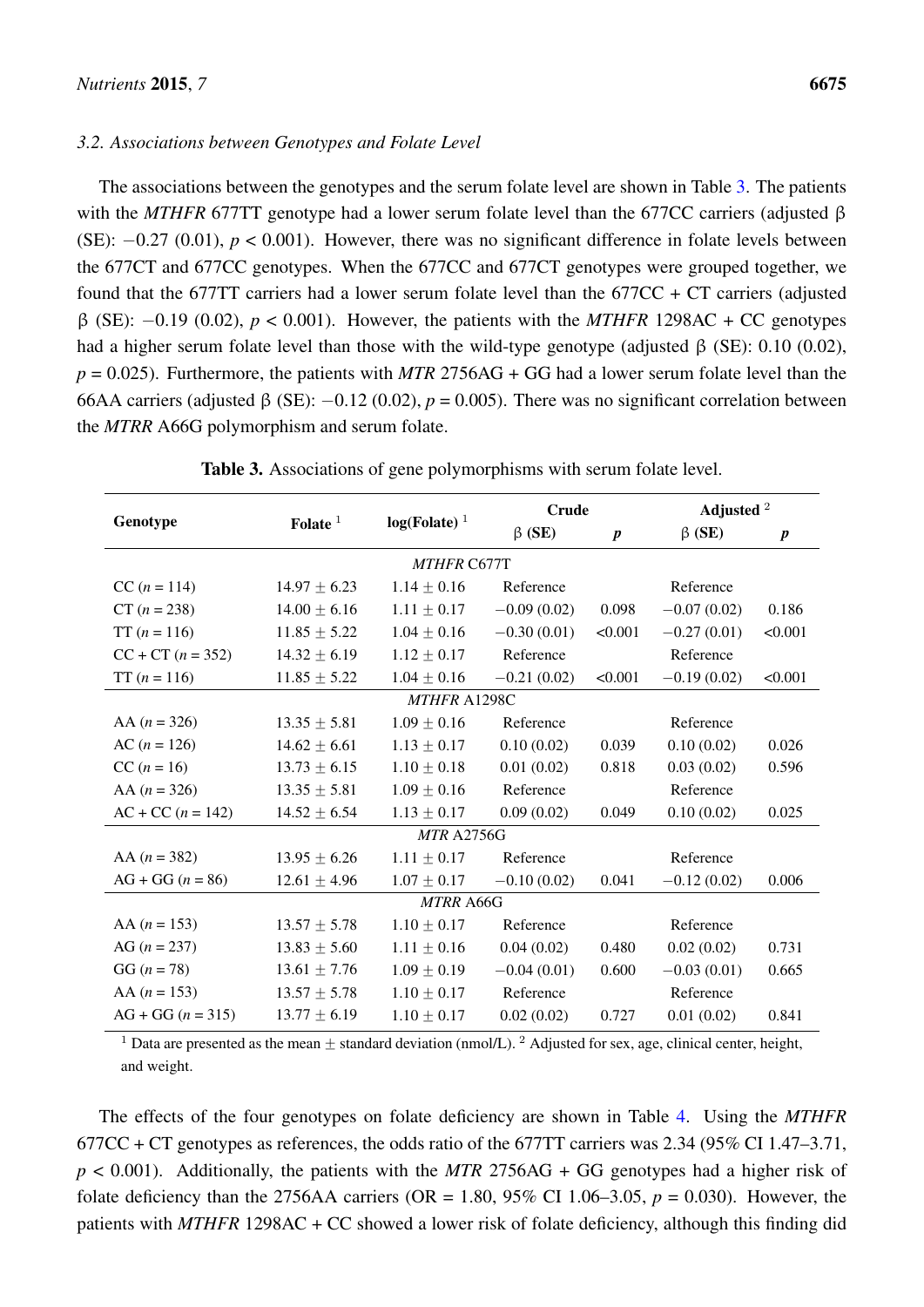<span id="page-6-0"></span>not reach significance. Additionally, we found no significant effect of the *MTRR* A66G polymorphism on folate deficiency.

| Genotype  | Low folate $1$ | High folate $1$   | OR (95%Cl)          | $p^2$   |  |
|-----------|----------------|-------------------|---------------------|---------|--|
|           |                | MTHFR C677T       |                     |         |  |
| CC        | 26(19.8)       | 88 (26.1)         | Reference           |         |  |
| <b>CT</b> | 57(43.5)       | 181 (53.7)        | $1.01(0.58 - 1.74)$ | 0.980   |  |
| <b>TT</b> | 48 (36.6)      | 68 (20.2)         | $2.35(1.29 - 4.26)$ | 0.005   |  |
| $CC + CT$ | 83 (63.4)      | 269 (79.8)        | Reference           |         |  |
| <b>TT</b> | 48 (36.6)      | 68 (20.2)         | $2.34(1.47-3.71)$   | < 0.001 |  |
|           |                | MTHFR A1298C      |                     |         |  |
| AA        | 98 (74.8)      | 228 (67.7)        | Reference           |         |  |
| AC        | 27(20.6)       | 99 (29.4)         | $0.61(0.37-1.01)$   | 0.055   |  |
| CC        | 6(4.6)         | 10(3.0)           | $1.18(0.40-3.48)$   | 0.770   |  |
| AA        | 98 (74.8)      | 228 (67.7)        | Reference           |         |  |
| $AC + CC$ | 33(25.2)       | 109(32.3)         | $0.67(0.42 - 1.07)$ | 0.095   |  |
|           |                | <b>MTR A2756G</b> |                     |         |  |
| AA        | 100(76.3)      | 282 (83.7)        | Reference           |         |  |
| $AG + GG$ | 31(23.7)       | 55(16.3)          | $1.80(1.06-3.05)$   | 0.030   |  |
|           |                | <b>MTRR A66G</b>  |                     |         |  |
| AA        | 41 $(31.3)$    | 112(33.2)         | Reference           |         |  |
| AG        | 60(45.8)       | 177(52.5)         | $0.99(0.61 - 1.60)$ | 0.966   |  |
| GG        | 30(22.9)       | 48 (14.2)         | $1.65(0.90-3.01)$   | 0.105   |  |
| AA        | 41 $(31.3)$    | 112(33.2)         | Reference           |         |  |
| $AG + GG$ | 90(68.7)       | 225(66.8)         | $1.14(0.72 - 1.79)$ | 0.579   |  |

Table 4. Effects of gene polymorphisms on folate deficiency.

<sup>1</sup> Data are presented as the number of cases (percentage). Low folate: serum folate level < 10 nmol/L; high folate: serum folate level  $\geq 10$  nmol/L. <sup>2</sup> Adjusted for sex, age, clinical center, height, and weight.

#### *3.3. Gene-Gene Interactions on Folate Deficiency*

We next examined the joint effects of these four gene polymorphisms on deficiency (Table [5\)](#page-7-0). None of the patients had the 677TT/1298AC + CC genotypes, consistent with some previous reports [\[21,](#page-15-0)[22\]](#page-15-1). Haplotypes of these two mutations have been suggested to be in complete linkage disequilibrium (*p*-value < 0.0001) [\[26\]](#page-15-5). Compared with the  $677CC + CT/1298AC + CC$  carriers, the patients with the 677TT/1298AA genotypes had higher odds of folate deficiency (OR = 2.45, 95% CI 1.41–4.28,  $p = 0.002$ ). Furthermore, the patients with 677TT/2756AG + GG had a four-fold increased risk of folate deficiency compared with those carrying  $677CC + CT/2756AA$  (OR = 4.13, 95% CI 1.68–10.13,  $p = 0.002$ ), and the 677TT/66AG + GG carriers had higher odds of folate deficiency than the 677CC + CT/66AA carriers (OR = 2.50, 95% CI 1.33–4.67, *p* = 0.004). Additionally, the 1298AA/2756AG + GG and 2756AG + GG/66AG + GG carriers both had higher risks of folate deficiency compared with the reference group. We further performed the trend test to verify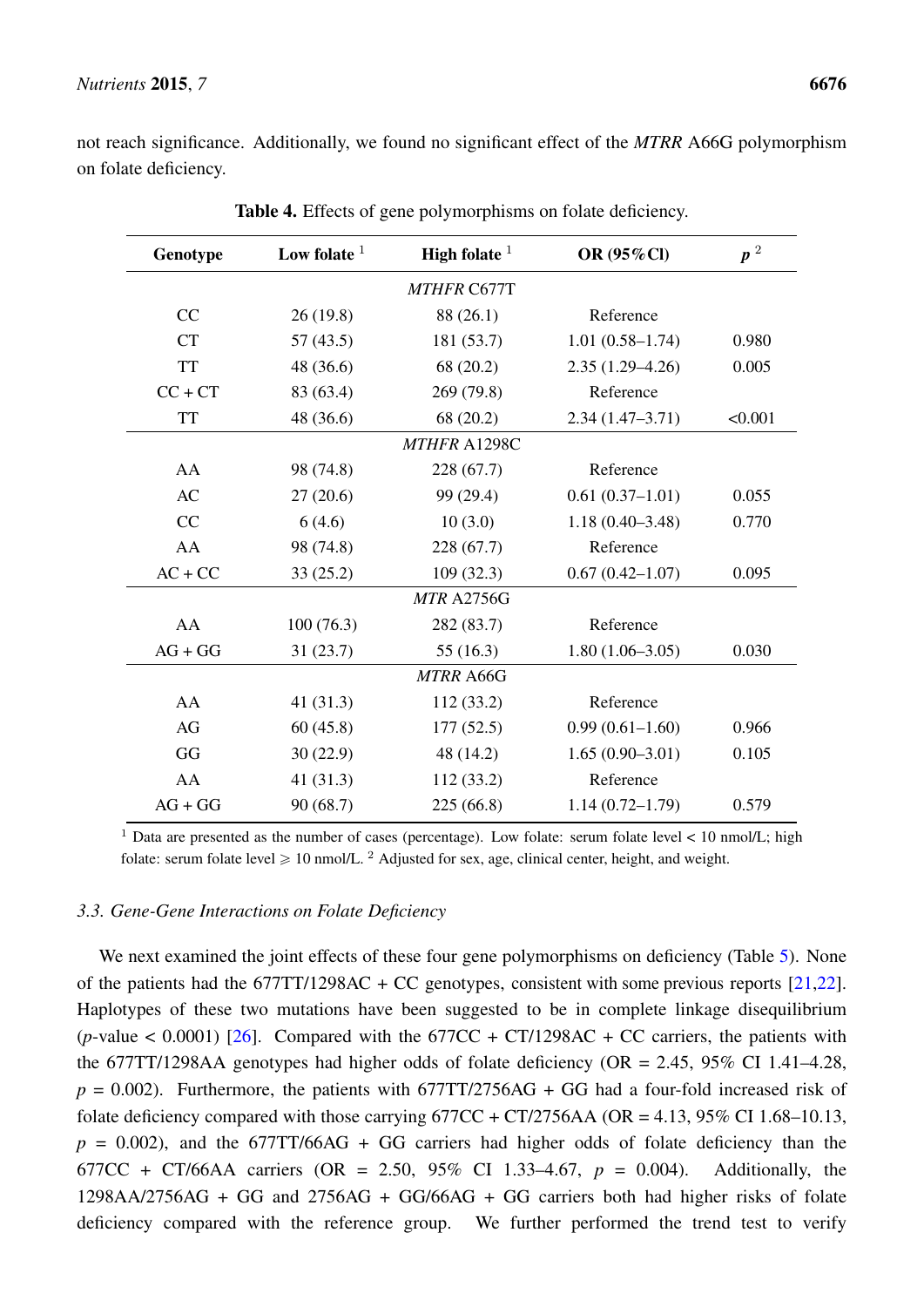these findings and, except for the *MTHFR* A1298C/*MTRR* A66G combination, the other genotype combinations dramatically increased the folate deficiency risk.

We used the GMDR model to explore the effects of high-order gene-gene interactions on folate deficiency (Table [6\)](#page-8-0). The model with *MTHFR* C677T, *MTHFR* A1298C, *MTR* A2756G, and *MTRR* A66G had the highest training balance accuracy (0.6357), a relatively high testing balance accuracy (0.5717), the maximum cross-validation consistency of 10/10, and a significant  $p$  value ( $p = 0.0107$ ). Thus, this model is probably the best model for interpreting the effects of high-order gene-gene interactions on folate deficiency.

<span id="page-7-0"></span>

| <b>Genotype 1</b>  | <b>Genotype 2</b> | $N_L/N_H^{-1}$ | OR (95%Cl)           | $\pmb{p}$ $^2$ | <b>Trend test</b> | $\pmb{p}$ $^2$ |
|--------------------|-------------------|----------------|----------------------|----------------|-------------------|----------------|
| MTHFR C677T        | MTHFR A1298C      |                |                      |                |                   |                |
| $CC + CT$          | $AC + CC$         | 33/109         | Reference            |                |                   |                |
| $CC + CT$          | AA                | 50/160         | $1.09(0.65 - 1.82)$  | 0.757          | 0.16(0.02)        |                |
| <b>TT</b>          | $AC + CC$         | 0/0            |                      |                |                   | < 0.001        |
| <b>TT</b>          | AA                | 48/68          | $2.45(1.41 - 4.28)$  | 0.002          |                   |                |
| <b>MTHFR C677T</b> | <b>MTR A2756G</b> |                |                      |                |                   |                |
| $CC + CT$          | AA                | 65/225         | Reference            |                |                   |                |
| $CC + CT$          | $AG + GG$         | 18/44          | $1.69(0.88 - 3.23)$  | 0.116          | 0.19(0.02)        | < 0.001        |
| <b>TT</b>          | AA                | 35/57          | $2.22(1.32 - 3.74)$  | 0.003          |                   |                |
| <b>TT</b>          | $AG + GG$         | 13/11          | $4.13(1.68 - 10.13)$ | 0.002          |                   |                |
| <b>MTHFR C677T</b> | MTRR A66G         |                |                      |                |                   |                |
| $CC + CT$          | ${\rm AA}$        | 29/91          | Reference            |                |                   |                |
| $CC + CT$          | $AG + GG$         | 54/178         | $1.02(0.60 - 1.73)$  | 0.954          | 0.15(0.02)        | 0.001          |
| <b>TT</b>          | AA                | 12/21          | $2.03(0.84 - 4.87)$  | 0.114          |                   |                |
| <b>TT</b>          | $AG + GG$         | 36/47          | $2.50(1.33 - 4.67)$  | 0.004          |                   |                |
| MTHFR A1298C       | <b>MTR A2756G</b> |                |                      |                |                   |                |
| $AC + CC$          | AA                | 26/92          | Reference            |                |                   |                |
| $AC + CC$          | $AG + GG$         | 7/17           | $2.07(0.72 - 5.92)$  | 0.177          | 0.11(0.02)        | 0.019          |
| AA                 | AA                | 74/190         | $1.50(0.89 - 2.54)$  | 0.131          |                   |                |
| AA                 | $AG + GG$         | 24/38          | $2.54(1.26 - 5.15)$  | 0.010          |                   |                |
| MTHFR A1298C       | MTRR A66G         |                |                      |                |                   |                |
| $AC + CC$          | AA                | 13/38          | Reference            |                |                   |                |
| $AC + CC$          | $AG + GG$         | 20/71          | $0.87(0.38-1.99)$    | 0.743          | 0.08(0.02)        | 0.088          |
| AA                 | AA                | 28/74          | $1.18(0.54 - 2.60)$  | 0.680          |                   |                |
| AA                 | $AG + GG$         | 70/154         | $1.46(0.72 - 2.98)$  | 0.297          |                   |                |
| <b>MTR A2756G</b>  | <b>MTRR A66G</b>  |                |                      |                |                   |                |
| AA                 | AA                | 30/93          | Reference            |                |                   |                |
| AA                 | $AG + GG$         | 70/189         | $1.16(0.69-1.94)$    | 0.570          | 0.10(0.02)        | 0.032          |
| $AG + GG$          | AA                | 11/19          | $1.73(0.70-4.29)$    | 0.240          |                   |                |
| $AG + GG$          | $AG + GG$         | 20/36          | $2.09(1.01-4.29)$    | 0.046          |                   |                |

Table 5. Effects of gene-gene interactions on folate deficiency.

<sup>1</sup> N<sub>L</sub>: number of low folate patients (<10 nmol/L); N<sub>H</sub>: number of high folate patients ( $\geq$ 10 nmol/L);

<sup>2</sup> Adjusted for sex, age, clinical center, height, and weight.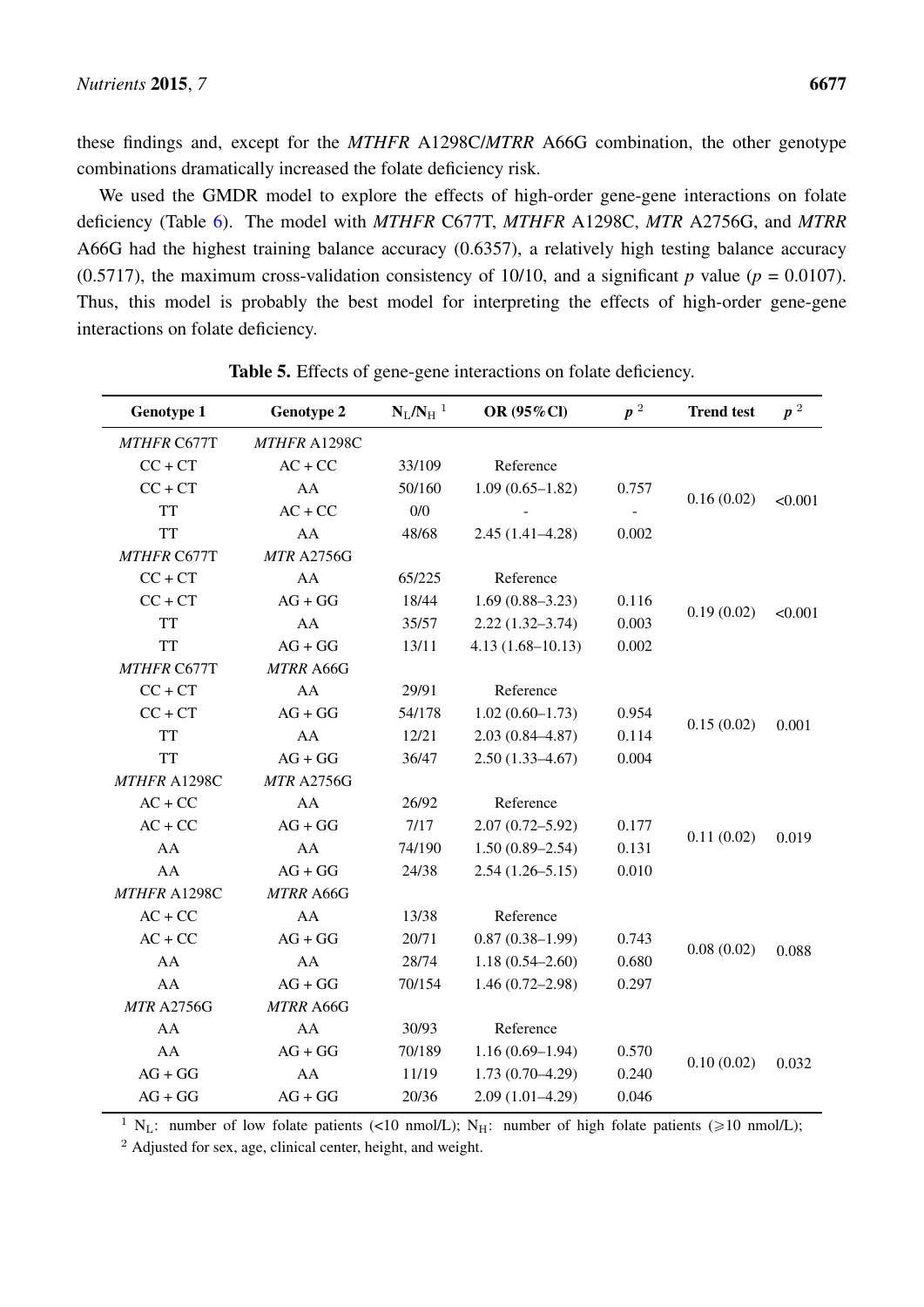| Models $1$                  | <b>Training balance accuracy</b> | <b>Testing balance accuracy</b> | Sign test $(p$ value) | <b>Cross-validation consistency</b> |
|-----------------------------|----------------------------------|---------------------------------|-----------------------|-------------------------------------|
| C677T                       | 0.5842                           | 0.5825                          | 8 (0.0547)            | 10/10                               |
| C677T, A2756G               | 0.6047                           | 0.5946                          | 10(0.0010)            | 10/10                               |
| C677T, A2756G, A66G         | 0.6236                           | 0.5631                          | 10(0.0010)            | 6/10                                |
| C677T, A2756G, A1298C, A66G | 0.6357                           | 0.5717                          | 9(0.0107)             | 10/10                               |

Table 6. GMDR models of effects of high-order interactions on folate deficiency.

 $<sup>1</sup>$  All models adjusted for sex, age, clinical center, height and weight.</sup>

| Number of risk genotypes | Low folate $2$ | <b>High folate</b> $^2$ | OR $(95\%$ Cl)      | $\boldsymbol{p}^{\mathrm{o}}$ | $\boldsymbol{p}$ trend <sup>3</sup> |
|--------------------------|----------------|-------------------------|---------------------|-------------------------------|-------------------------------------|
|                          | 10(7.6)        | 33(9.8)                 | Reference           |                               |                                     |
|                          | 32(24.4)       | 106(31.5)               | $1.01(0.44 - 2.32)$ | 0.989                         |                                     |
|                          | 40(30.5)       | 132(39.2)               | $1.17(0.52 - 2.63)$ | 0.710                         | 0.001                               |
|                          | 41 $(31.3)$    | 58 (17.2)               | $2.53(1.10-5.85)$   | 0.029                         |                                     |
| 4                        | 8(6.1)         | 8(2.4)                  | $3.77(1.07-13.27)$  | 0.039                         |                                     |
| $\geqslant$ 3            | 49 (37.4)      | 66 (19.6)               | $2.68(1.18-6.09)$   | 0.019                         |                                     |

**Table 7.** Cumulative effects of risk genotypes  $\frac{1}{1}$  on folate deficiency.

<span id="page-8-1"></span><span id="page-8-0"></span>1 Risk genotypes were defined as *MTHFR* 677TT, *MTHFR* 1298AA, *MTR* 2756AG <sup>+</sup> GG, and *MTRR* 66AG <sup>+</sup> GG. <sup>2</sup> Data are presented as the number of cases (percentage). Low folate: serum folate level <10 nmol/L; high folate: serum folate level  $\geq 10$  nmol/L. <sup>3</sup> Adjusted for sex, age, clinical center, height, and weight.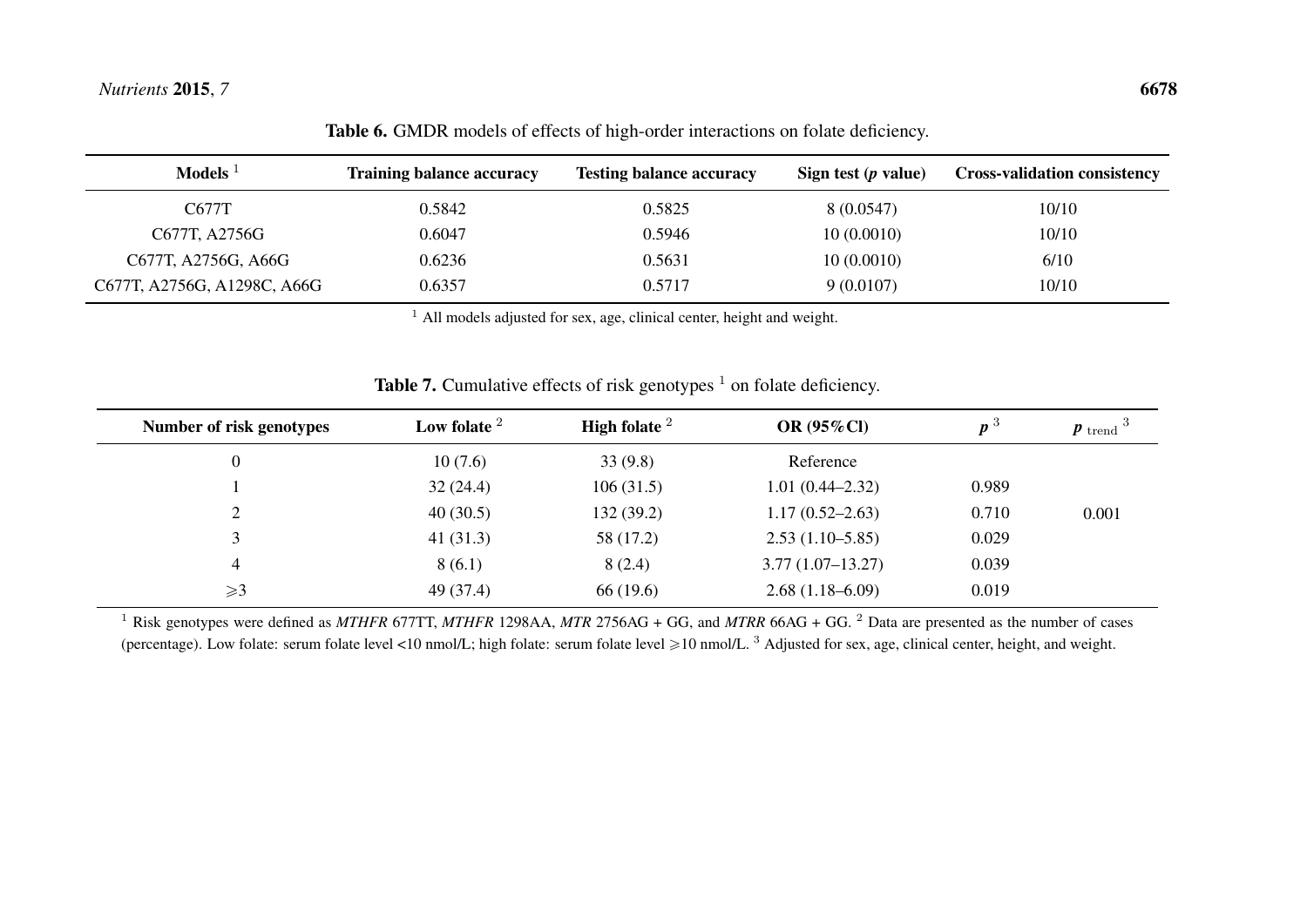## *3.4. Cumulative Effects of Risk Genotypes on Folate Deficiency*

We defined the risk genotypes as 677TT, 1298AA, 2756AG + GG, and 66AG + GG. The cumulative effects of these four polymorphisms on folate deficiency are shown in Table [7.](#page-8-1) Due to the numbers of patients with all these four risk genotypes being relatively low, we combined the patients carrying three or four risk genotypes for evaluation. Compared with the null risk genotype carriers, the patients carrying three risk genotypes had a higher folate deficiency risk, with an odds ratio of 2.53 (95% CI 1.10–5.85;  $p = 0.029$ ). In addition, the patients with four risk genotypes had a nearly four-fold increased risk of folate deficiency (OR = 3.77, 95% CI 1.07–13.27;  $p = 0.039$ ). When we combined the patients with three or four risk genotypes, the increase in the folate deficiency risk remained significant ( $OR = 2.68$ ,  $95\%$  CI 1.18–6.09;  $p = 0.019$ ). Furthermore, the trend test showed a dramatic increase in folate deficiency with an increase in the number of risk genotypes ( $p_{\text{trend}} = 0.001$ ). Plausibly, these results further support the conclusion drawn from the GMDR results that potential interactions among these gene polymorphisms may affect the incidence of folate deficiency.

## 4. Discussion

In the present study, the *MTHFR* C677T and *MTR* A2756G polymorphisms each independently reduced the serum folate level and increased the folate deficiency risk. In addition, compared with the wild-type of *MTHFR* A1298C genotype, patients carried the mutant C allele showed higher folate level. We defined the risk genotypes as *MTHFR* 677TT, *MTHFR* 1298AA, *MTR* 2756AG + GG, and *MTRR* 66AG + GG. Assessment of gene-gene interactions using the ULR and GMDR models revealed significant effects of interactions of these four risk genotypes on folate deficiency.

Folate is a crucial factor in cell division and cell maintenance and also plays an important role in regulating epigenetic gene expression [\[12\]](#page-14-1). A recent study has shown that three forms of folate supplementation (natural folate-rich foods, folic acid and 5-MTHF) have similar effects on lowering plasma homocysteine [\[8\]](#page-13-4). Pravenec *et al.* have indicated that a reduction in the folate level aggravates evidence of oxidative tissue damage and insulin resistance, and elevates blood pressure in spontaneously hypertensive rats [\[27\]](#page-15-6). We found that a low folate level resulted in a significant increase in the plasma homocysteine concentration ( $p < 0.001$ , data not show) and this negative correlation has been widely confirmed [\[10,](#page-13-6)[23,](#page-15-2)[25](#page-15-4)[,28\]](#page-15-7). Furthermore, several studies showed that folate supplementation reduced the plasma homocysteine level, urinary 8-iso-prostaglandin  $F_{2\alpha}$  and 11-dehydro-thromboxane  $B_2$  excretion, and increased serum folate level especially in hyperhomocysteinemic carriers [\[29](#page-15-8)[,30\]](#page-15-9). These results showed the beneficial of folate supplementation on oxidative stress and platelet activation. In addition, a prospective study has shown that folate deficiency is independently predictive of a 53% increased risk of coronary heart disease mortality in older adults [\[31\]](#page-15-10). In an Indian cohort, the *MTHFR* 677T allele and folate deficiency independently increased neonatal hyperbilirubinemia risk by approximately four-fold and three-fold, respectively [\[32\]](#page-16-0). These findings indicate that folate deficiency may independently increase the risk of CVDs.

According to the threshold of 10 nmol/L, approximately 28% (131) of the Chinese hypertension patients in our study were folate deficient. Toprak *et al.* reported only 201 (1.1%) subjects with a folate level of  $\leq$ 5 nmol/L and 640 (4.7%) with a level of  $\leq$ 6.8 nmol/L out of a total of 17,713 participants [\[33\]](#page-16-1),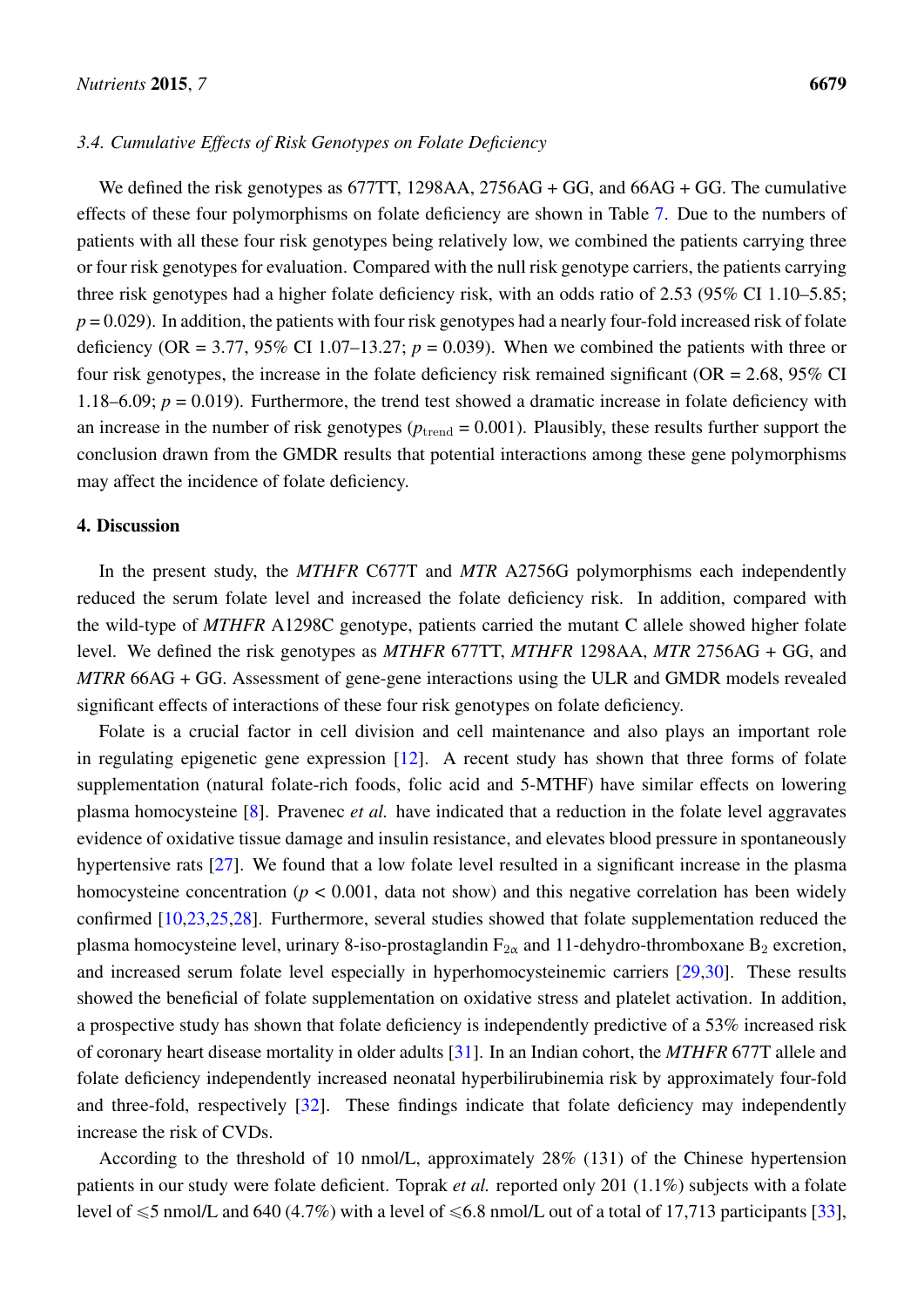suggesting that use of a higher folate cutoff value may improve sensitivity for detecting a deficiency. The relationship between folate and homocysteine may differ depending on whether the folate level is low or high. Selhub *et al.* have reported that the serum homocysteine concentration increases as the serum folate concentration decreases; however, at a high folate level, this correlation may disappear [\[25\]](#page-15-4). In addition, the two-phase regression model suggests that the threshold folate level is approximately 10 nmol/L, which is the level at which the homocysteine concentration approaches flat [\[25\]](#page-15-4). Therefore, in this study, we defined folate deficiency as a serum folate level of <10 nmol/L.

We observed that the patients with *MTHFR* 677TT had a lower serum folate level ( $p < 0.001$ , Table [3\)](#page-5-0) and a higher odds of folate deficiency ( $p < 0.001$ , Table [4\)](#page-6-0) than the 677CC + CT carriers. This negative correlation between *MTHFR* C677T polymorphisms and the folate level has been widely reported [\[7,](#page-13-5)[10,](#page-13-6)[11](#page-14-0)[,19](#page-14-8)[,34\]](#page-16-2). A previous study has reported that *MTHFR* 677TT may cause an approximately 70% decrease and 677CT results in a 35% decrease in the mean MTHFR activity [\[35\]](#page-16-3). The *MTHFR* C677T mutation is located in the catalytic domain of the enzyme [\[35](#page-16-3)[,36\]](#page-16-4) and causes an alanine to valine substitution at position 222, resulting in a thermolabile enzyme [\[22,](#page-15-1)[35\]](#page-16-3). The homozygous *MTHFR* C677T mutation decreases enzymatic activity and causes a lower rate of reduction of 5, 10-methylene-THF to 5-methyl-THF, resulting in increased availability of 5, 10-methylene-THF for oxidation to the formylated folate forms and accumulation in red blood cells (RBCs) [\[37\]](#page-16-5). However, no formylated folates have been found in RBCs of 677CC genotype carriers. Furthermore, because mature RBCs have almost no ability to transport folate, accumulation of formylated-THF RBCs may lead to lower proportions of 5, 10-methylene-THF and 5-methyl-THF in the serum, which could explain the decreased serum folate level observed in individuals with the 677TT genotype. However, Waskiewicz *et al.* failed to find this association in either adult Polish men or women [\[38\]](#page-16-6). Moreover, a low folate level and *MTHFR* 677TT may have a synergistic effect on elevating the plasma homocysteine concentration [\[10](#page-13-6)[,11\]](#page-14-0). *MTHFR* A1298C is located in the regulatory domain named NADPH and S-adenosylmethionine binding site [\[36\]](#page-16-4). The A1298C mutation does not result in synthesis of a thermolabile protein [\[22\]](#page-15-1). Thus, this mutation may not have a significant effect on the serum folate level (AA *vs.* AC + CC, *p* = 0.684) [\[7\]](#page-13-5). Further, Yakub *et al.* have not found an effect of *MTHFR* A1298C on the serum folate level [\[10\]](#page-13-6). Our results showed that heterozygous and homozygous A1298C mutations resulted in a higher folate level compared with that resulting from the wild-type genotype (adjusted  $p = 0.025$ , Table [3\)](#page-5-0). Furthermore, *MTHFR* 1298AC + CC may be a protective factor that reduces the risk of folate deficiency, although this finding was not significant (Table [4\)](#page-6-0). Similar to our results, Biselli *et al.* have found that the mean plasma folate concentration is significantly higher in carriers of the altered allele (1298AC and 1298CC) compared with carriers of 1298AA in coronary artery disease patients [\[18\]](#page-14-7). One possible reason for this finding is that S-adenosylmethionine is an allosteric inhibitor of MTHFR [\[36\]](#page-16-4). Structural prediction revealed that the S-adenosylmethionine binding site in the mutated structure is distorted compared with that in the normal structure [\[36\]](#page-16-4) and therefore, it may reduce the inhibitory effect of the enzyme. However, in contrast with the results of our study, subjects carrying the 1298CC genotype have been demonstrated to have a lower serum folate level compared with the levels in 1298AC and 1298CC carriers in a study of male clear cell renal cell carcinoma patients and control individuals [\[19\]](#page-14-8). Therefore, the potential impact of *MTHFR* A1298C on the serum folate level needs more investigation.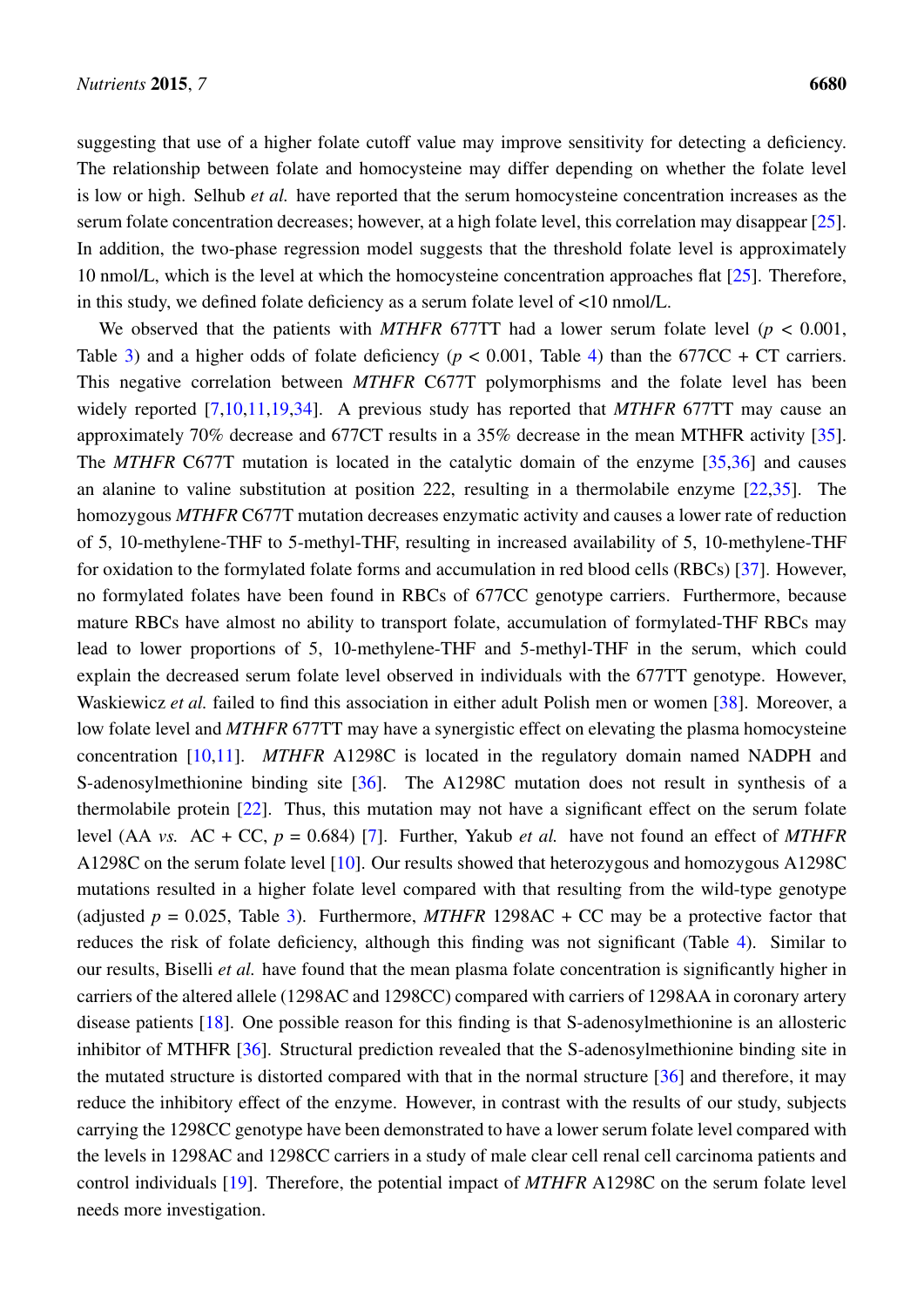The physiologically active coenzyme form of folate is tetrahydrofolate (THF). *In vivo*, THF is converted into 5, 10-methylene-THF with the aid of vitamin  $B_6$  and then into 5-methyl-THF. The conversion of 5, 10-methylene-THF into 5-methyl-THF is physiologically irreversible [\[25\]](#page-15-4). Therefore, reduced MTR activity may decrease the rate of conversion of 5-methyl-THF to THF, then results in physiological folate deficiency. *MTR* A2756G mutation located at position 919 of the protein results in substitution of glycine for aspartic acid [\[39\]](#page-16-7). It is located in a domain of the protein that interacts with S-adenosylmethionine and auxiliary proteins that are required for the reductive methylation and reactivation of the vitamin  $B_{12}$  cofactor, which can be inactivated by oxidation during catalysis [\[17,](#page-14-6)[40\]](#page-16-8). Therefore, this mutation might impair the binding of SAM and/or auxiliary proteins [\[40\]](#page-16-8) and reduce catalytic efficiency. In this study, we found that the *MTR* 2756AG + GG genotypes resulted in not only a decreased serum folate level ( $p = 0.006$ , Table [3\)](#page-5-0) but also an increased folate deficiency risk compared with the wild-type genotype  $(p = 0.030,$  Table [4\)](#page-6-0). In contrast, studies of the Brazilian [\[7\]](#page-13-5), Pakistani [\[10\]](#page-13-6), and Jamaican [\[20\]](#page-14-9) populations have failed to demonstrate a correlation between the *MTR* A2756G polymorphism and folate level. However, serum folate and the *MTHFR* 677CC+CT and *MTR* 2756AA genotypes have been shown to have significant interactions with total homocysteine in pregnant women [\[7\]](#page-13-5). Furthermore, in individuals with low intake of folate, vitamin  $B_6$ , and vitamin  $B_{12}$ , the *MTHFR* 677T and *MTR* 2756G alleles have been shown to result in a high risk of breast cancer [\[41\]](#page-16-9).

A common *MTRR* polymorphism is the substitution of A for G at nucleotide 66, which results in the substitution of isoleucine by methionine. This mutation is located in the putative flavin mononucleotide-binding domain of the MTRR enzyme, which interacts with MTR [\[17\]](#page-14-6) and, thus, disrupts the binding of MTRR to the MTR-cobalamin-complex, decreasing the rate of homocysteine remethylation [\[39\]](#page-16-7). Our results showed that *MTRR* 66AG + GG may not affect the serum folate level or the incidence of folate deficiency (Tables [3](#page-5-0) and [4\)](#page-6-0). Similarly, Feix *et al.* have reported that the *MTRR* A66G polymorphism has no effects on the total homocysteine, folate or vitamin  $B_{12}$ concentrations [\[42\]](#page-16-10). Although the *MTRR* A66G polymorphism has no significant influence on the serum folate level, the combination of *MTHFR* C677T and *MTRR* A66G have significant interactive effects on the total homocysteine and serum folate concentrations [\[7\]](#page-13-5).

Based on these findings, we hypothesized that multiple genetic defects will aggravate folate deficiency. Several studies showed the combination effect of *MTHFR* C677T and A1298C decreased serum folate level [\[7](#page-13-5)[,19](#page-14-8)[,22\]](#page-15-1). MTHFR is crucial for maintaining an adequate methionine pool and for ensuring that the homocysteine concentration does not reach a toxic level [\[43\]](#page-16-11). The homozygous *MTHFR* C677T mutation causes a decrease in the conversion rate of 5, 10-methylene-THF to 5-methyl-THF resulting in a reduction in the 5-methyl-THF level [\[35\]](#page-16-3). Subsequently, the supply of methyl groups is diminished, affecting the synthesis of methionine from homocysteine. *MTR* 2756G allele affects the binding of accessory proteins involved in cofactor reduction [\[44\]](#page-17-0), potentially resulting in reductions in the synthesis rates of 5-methyl-THF to THF and homocysteine to methionine. A low THF level also affects folate circulation. Furthermore, MTRR restores the activity of MTR [\[17\]](#page-14-6). Thus, a mutation in MTRR may result in a decreased recovery rate of the oxidant cobalamin, indirectly affecting the serum folate level. As such, the deleterious effects of homocysteine metabolism gene polymorphisms on serum folate level are biologically plausible. In Brazilian children, the folate level has been shown to be significantly decreased in subjects with the 677CC/1298AA/66AA genotypes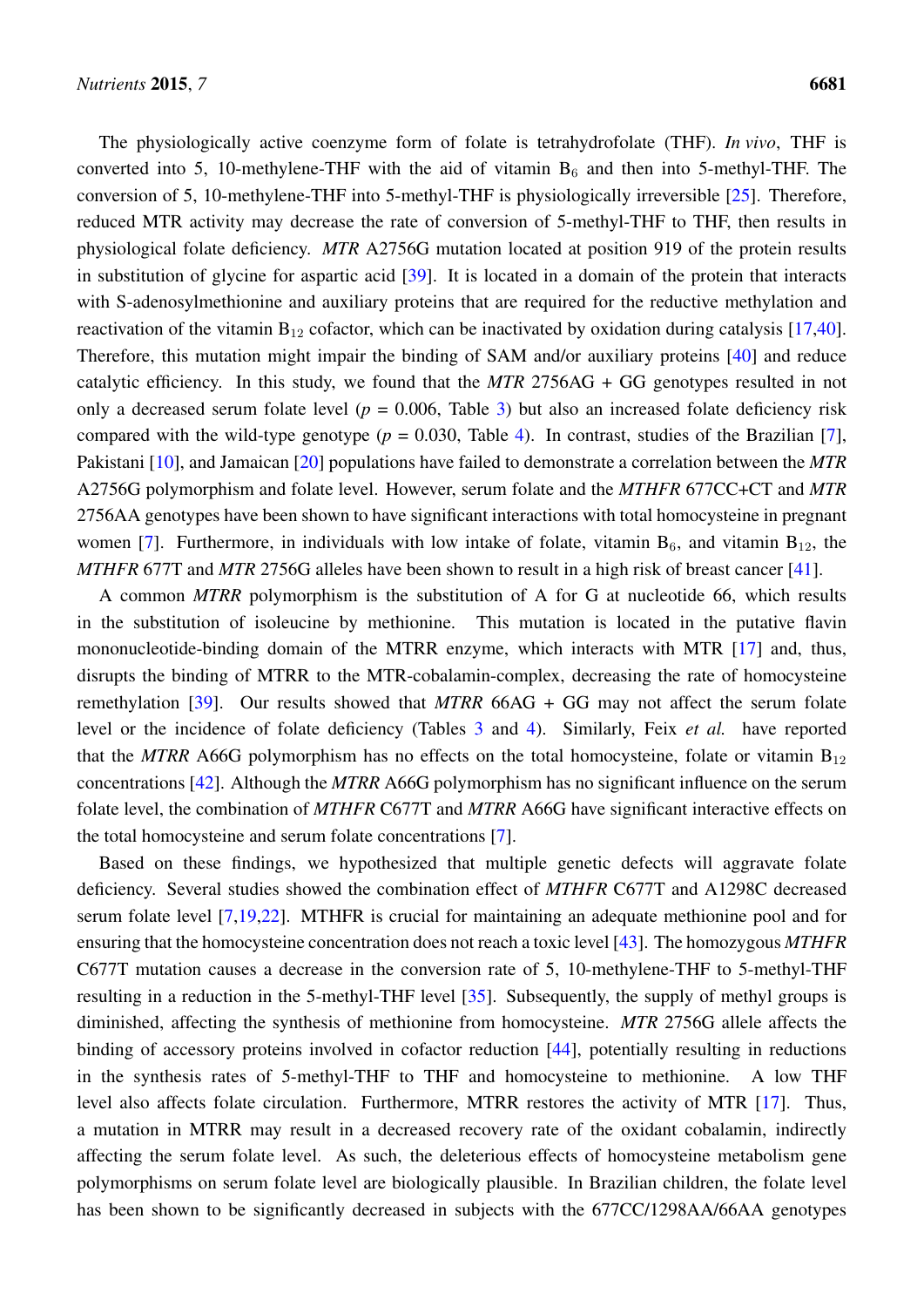compared with those carrying 677CC/1298AA/66AG (*p* = 0.03), 677CC/1298AC/66AG (*p* = 0.003) and 677CT/1298AA/66AG ( $p = 0.02$ ) [\[21\]](#page-15-0). In our study, the assessment of high-order gene-gene interactions with our GMDR model revealed that all four gene polymorphisms interactively influenced the prevalence of folate deficiency (Table [6\)](#page-8-0). The results from the evaluation of cumulative effects verified these results (Table [7\)](#page-8-1).

To the best of our knowledge, we are the first to demonstrate that the *MTHFR* C677T, *MTHFR* A1298C, *MTR* A2756G, and *MTRR* A66G gene polymorphisms have significant interactive effects on the risk of folate deficiency in Chinese hypertensive patients. A limitation of our study is that the sample size was relatively small. Therefore, we believe that future studies with large samples could be performed to validate our results in a more expansive population.

## 5. Conclusions

Folate deficiency is a risk factor for cardiovascular disease that is modified by several gene polymorphisms. This study showed that *MTHFR* 677TT, *MTHFR* 1298AA, and *MTR* 2756AG + GG are independently correlated with a high risk of folate deficiency. Furthermore, we have demonstrated that not only pairwise gene-gene interactions but also higher-order interactions of these gene polymorphisms (*MTHFR* C677T, *MTHFR* A1298C, *MTR* A2756G, and *MTRR* A66G) more strongly influence the incidence of folate deficiency. We suggest that individuals who carry those risk genotypes (especially for multiple risk genotypes carriers) should be monitored for their folate circulating levels, and have folate supplementation in case of deficiency. Whether this intervention may translate into a meaningful reduction of cardiovascular events will be hopefully unraveled in the next years.

#### Acknowledgments

This work was supported by the National Basic Research Program of China (Grant No. 2013CB835100), and the National Natural Science Foundation of China (Grant No. 31123005 and No. 31401142). We gratefully thank Shanqun Jiang, Ph.D. (School of Life Sciences, Anhui University, Hefei, China; and Institute of Biomedicine, Anhui Medical University, Hefei, China) and Xiping Xu, M.D., Ph.D. (Institute of Biomedicine, Anhui Medical University, Hefei, China) for providing clinical trial data and for their helpful advice on data analysis.

## Author Contributions

Wen-Xing Li and Shao-Xing Dai analyzed the data. Wen-Xing Li wrote the manuscript. Shao-Xing Dai, Jun-Juan Zheng and Jia-Qian Liu edited the manuscript. Jing-Fei Huang is the corresponding author, and he also edited the manuscript. All authors read and approved the final manuscript.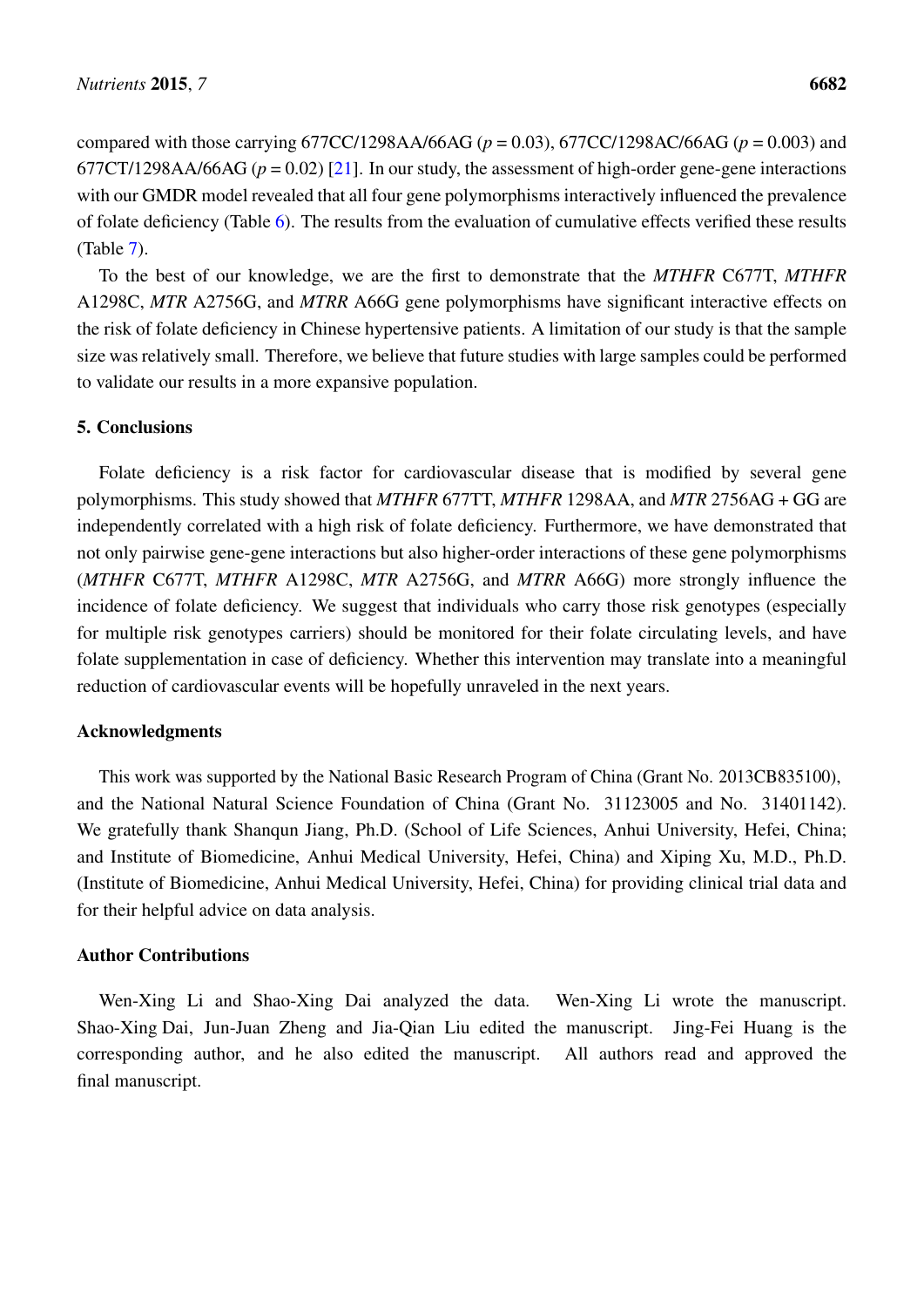## Conflicts of Interest

The authors declare no conflict of interest.

# References

- <span id="page-13-0"></span>1. Huo, Y.; Li, J.; Qin, X.; Huang, Y.; Wang, X.; Gottesman, R.F.; Tang, G.; Wang, B.; Chen, D.; He, M.; *et al*. Efficacy of folic acid therapy in primary prevention of stroke among adults with hypertension in China: The CSPPT randomized clinical trial. *JAMA* 2015, *313*, 1325–1335. [\[CrossRef\]](http://dx.doi.org/10.1001/jama.2015.2274)
- <span id="page-13-1"></span>2. Holmes, M.V.; Newcombe, P.; Hubacek, J.A.; Sofat, R.; Ricketts, S.L.; Cooper, J.; Breteler, M.M.B.; Bautista, L.E.; Sharma, P.; Whittaker, J.C.; *et al*. Effect modification by population dietary folate on the association between MTHFR genotype, homocysteine, and stroke risk: A meta-analysis of genetic studies and randomised trials. *The Lancet* 2011, *378*, 584–594. [\[CrossRef\]](http://dx.doi.org/10.1016/S0140-6736(11)60872-6)
- 3. Casas, J.P.; Bautista, L.E.; Smeeth, L.; Sharma, P.; Hingorani, A.D. Homocysteine and stroke: Evidence on a causal link from mendelian randomisation. *The Lancet* 2005, *365*, 224–232. [\[CrossRef\]](http://dx.doi.org/10.1016/S0140-6736(05)70152-5)
- 4. Ilhan, N.; Kucuksu, M.; Kaman, D.; Ilhan, N.; Ozbay, Y. The 677 C/T MTHFR polymorphism is associated with essential hypertension, coronary artery disease, and higher homocysteine levels. *Arch. Med. Res.* 2008, *39*, 125–130. [\[CrossRef\]](http://dx.doi.org/10.1016/j.arcmed.2007.07.009) [\[PubMed\]](http://www.ncbi.nlm.nih.gov/pubmed/18068006)
- <span id="page-13-2"></span>5. Wang, Y.; Li, X.; Qin, X.; Cai, Y.; He, M.; Sun, L.; Li, J.; Zhang, Y.; Tang, G.; Wang, B.; *et al*. Prevalence of hyperhomocysteinaemia and its major determinants in rural Chinese hypertensive patients aged 45–75 years. *Br. J. Nutr.* 2013, *109*, 1284–1293. [\[CrossRef\]](http://dx.doi.org/10.1017/S0007114512003157) [\[PubMed\]](http://www.ncbi.nlm.nih.gov/pubmed/22850357)
- <span id="page-13-3"></span>6. Wilson, C.P.; McNulty, H.; Scott, J.M.; Strain, J.J.; Ward, M. Postgraduate Symposium: The MTHFR C677T polymorphism, B-vitamins and blood pressure. *Proc. Nutr. Soc.* 2010, *69*, 156–165. [\[CrossRef\]](http://dx.doi.org/10.1017/S0029665109991728) [\[PubMed\]](http://www.ncbi.nlm.nih.gov/pubmed/19954568)
- <span id="page-13-5"></span>7. Barbosa, P.R.; Stabler, S.P.; Machado, A.L.; Braga, R.C.; Hirata, R.D.; Hirata, M.H.; Sampaio-Neto, L.F.; Allen, R.H.; Guerra-Shinohara, E.M. Association between decreased vitamin levels and MTHFR, MTR and MTRR gene polymorphisms as determinants for elevated total homocysteine concentrations in pregnant women. *Eur. J. Clin. Nutr.* 2008, *62*, 1010–1021. [\[CrossRef\]](http://dx.doi.org/10.1038/sj.ejcn.1602810) [\[PubMed\]](http://www.ncbi.nlm.nih.gov/pubmed/17522601)
- <span id="page-13-4"></span>8. Zappacosta, B.; Mastroiacovo, P.; Persichilli, S.; Pounis, G.; Ruggeri, S.; Minucci, A.; Carnovale, E.; Andria, G.; Ricci, R.; Scala, I.; *et al*. Homocysteine lowering by folate-rich diet or pharmacological supplementations in subjects with moderate hyperhomocysteinemia. *Nutrients* 2013, *5*, 1531–1543. [\[CrossRef\]](http://dx.doi.org/10.3390/nu5051531) [\[PubMed\]](http://www.ncbi.nlm.nih.gov/pubmed/23698160)
- <span id="page-13-7"></span>9. Sukla, K.K.; Raman, R. Association of MTHFR and RFC1 gene polymorphism with hyperhomocysteinemia and its modulation by vitamin B12 and folic acid in an Indian population. *Eur. J. Clin. Nutr.* 2012, *66*, 111–118. [\[CrossRef\]](http://dx.doi.org/10.1038/ejcn.2011.152) [\[PubMed\]](http://www.ncbi.nlm.nih.gov/pubmed/21878957)
- <span id="page-13-6"></span>10. Yakub, M.; Moti, N.; Parveen, S.; Chaudhry, B.; Azam, I.; Iqbal, M.P. Polymorphisms in MTHFR, MS and CBS genes and homocysteine levels in a Pakistani population. *PloS ONE* 2012, *7*, e33222. [\[CrossRef\]](http://dx.doi.org/10.1371/journal.pone.0033222) [\[PubMed\]](http://www.ncbi.nlm.nih.gov/pubmed/22470444)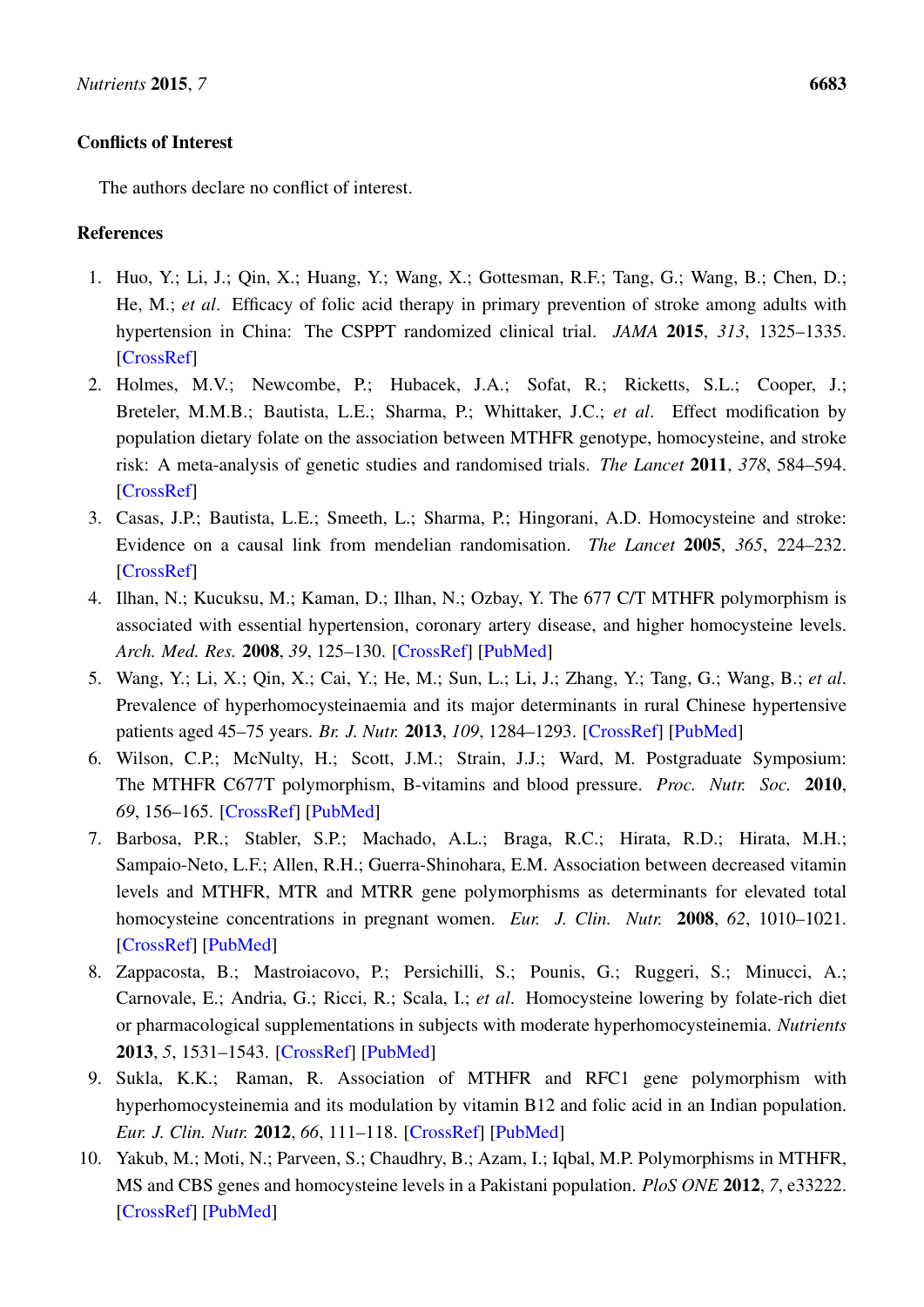- <span id="page-14-0"></span>11. Husemoen, L.L.; Skaaby, T.; Jorgensen, T.; Thuesen, B.H.; Fenger, M.; Grarup, N.; Sandholt, C.H.; Hansen, T.; Pedersen, O.; Linneberg, A. MTHFR C677T genotype and cardiovascular risk in a general population without mandatory folic acid fortification. *Eur J. Nutr.* 2014, *53*, 1549–1559. [\[CrossRef\]](http://dx.doi.org/10.1007/s00394-014-0659-2) [\[PubMed\]](http://www.ncbi.nlm.nih.gov/pubmed/24458267)
- <span id="page-14-1"></span>12. Czeizel, A.E.; Dudas, I.; Vereczkey, A.; Banhidy, F. Folate deficiency and folic acid supplementation: The prevention of neural-tube defects and congenital heart defects. *Nutrients* 2013, *5*, 4760–4775. [\[CrossRef\]](http://dx.doi.org/10.3390/nu5114760) [\[PubMed\]](http://www.ncbi.nlm.nih.gov/pubmed/24284617)
- <span id="page-14-2"></span>13. Qin, X.; Li, J.; Cui, Y.; Liu, Z.; Zhao, Z.; Ge, J.; Guan, D.; Hu, J.; Wang, Y.; Zhang, F.; *et al*. MTHFR C677T and MTR A2756G polymorphisms and the homocysteine lowering efficacy of different doses of folic acid in hypertensive Chinese adults. *Nutr. J.* 2012, *11*, 2. [\[CrossRef\]](http://dx.doi.org/10.1186/1475-2891-11-2) [\[PubMed\]](http://www.ncbi.nlm.nih.gov/pubmed/22230384)
- <span id="page-14-3"></span>14. Grarup, N.; Sulem, P.; Sandholt, C.H.; Thorleifsson, G.; Ahluwalia, T.S.; Steinthorsdottir, V.; Bjarnason, H.; Gudbjartsson, D.F.; Magnusson, O.T.; Sparso, T.; *et al*. Genetic architecture of vitamin B12 and folate levels uncovered applying deeply sequenced large datasets. *PLoS Genet.* 2013, *9*, e1003530. [\[CrossRef\]](http://dx.doi.org/10.1371/journal.pgen.1003530) [\[PubMed\]](http://www.ncbi.nlm.nih.gov/pubmed/23754956)
- <span id="page-14-4"></span>15. Martinez-Frias, M.L.; Perez, B.; Desviat, L.R.; Castro, M.; Leal, F.; Rodriguez, L.; Mansilla, E.; Martinez-Fernandez, M.L.; Bermejo, E.; Rodriguez-Pinilla, E.; *et al*. Maternal polymorphisms 677C-T and 1298A-C of MTHFR, and 66A-G MTRR genes: Is there any relationship between polymorphisms of the folate pathway, maternal homocysteine levels, and the risk for having a child with Down syndrome? *Am. J. Med. Genet. A.* 2006, *140*, 987–997. [\[CrossRef\]](http://dx.doi.org/10.1002/ajmg.a.31203) [\[PubMed\]](http://www.ncbi.nlm.nih.gov/pubmed/16575899)
- <span id="page-14-5"></span>16. Biselli, J.M.; Goloni-Bertollo, E.M.; Haddad, R.; Eberlin, M.N.; Pavarino-Bertelli, E.C. The MTR A2756G polymorphism is associated with an increase of plasma homocysteine concentration in Brazilian individuals with Down syndrome. *Braz. J. Med. Biol. Res.* 2008, *41*, 34–40. [\[CrossRef\]](http://dx.doi.org/10.1590/S0100-879X2006005000195) [\[PubMed\]](http://www.ncbi.nlm.nih.gov/pubmed/18060320)
- <span id="page-14-6"></span>17. Leclerc, D.; Wilson, A.; Dumas, R.; Gafuik, C.; Song, D.; Watkins, D.; Heng, H.H.; Rommens, J.M.; Scherer, S.W.; Rosenblatt, D.S.; *et al*. Cloning and mapping of a cDNA for methionine synthase reductase, a flavoprotein defective in patients with homocystinuria. *Proc. Natl. Acad. Sci. USA* 1998, *95*, 3059–3064. [\[CrossRef\]](http://dx.doi.org/10.1073/pnas.95.6.3059) [\[PubMed\]](http://www.ncbi.nlm.nih.gov/pubmed/9501215)
- <span id="page-14-7"></span>18. Biselli, P.M.; Guerzoni, A.R.; de Godoy, M.F.; Eberlin, M.N.; Haddad, R.; Carvalho, V.M.; Vannucchi, H.; Pavarino-Bertelli, E.C.; Goloni-Bertollo, E.M. Genetic polymorphisms involved in folate metabolism and concentrations of methylmalonic acid and folate on plasma homocysteine and risk of coronary artery disease. *J. Thromb. Thrombolysis.* 2010, *29*, 32–40. [\[CrossRef\]](http://dx.doi.org/10.1007/s11239-009-0321-7) [\[PubMed\]](http://www.ncbi.nlm.nih.gov/pubmed/19283448)
- <span id="page-14-8"></span>19. Safarinejad, M.R.; Shafiei, N.; Safarinejad, S. Methylenetetrahydrofolate reductase (MTHFR) gene C677T, A1298C and G1793A polymorphisms: Association with risk for clear cell renal cell carcinoma and tumour behaviour in men. *Clin. Oncol.* 2012, *24*, 269–281. [\[CrossRef\]](http://dx.doi.org/10.1016/j.clon.2011.03.005) [\[PubMed\]](http://www.ncbi.nlm.nih.gov/pubmed/21489764)
- <span id="page-14-9"></span>20. Jackson, M.D.; Tulloch-Reid, M.K.; McFarlane-Anderson, N.; Watson, A.; Seers, V.; Bennett, F.I.; Egleston, B.; Ragin, C. Complex interaction between serum folate levels and genetic polymorphisms in folate pathway genes: biomarkers of prostate cancer aggressiveness. *Genes. Nutr.* 2013, *8*, 199–207. [\[CrossRef\]](http://dx.doi.org/10.1007/s12263-012-0321-7) [\[PubMed\]](http://www.ncbi.nlm.nih.gov/pubmed/23007265)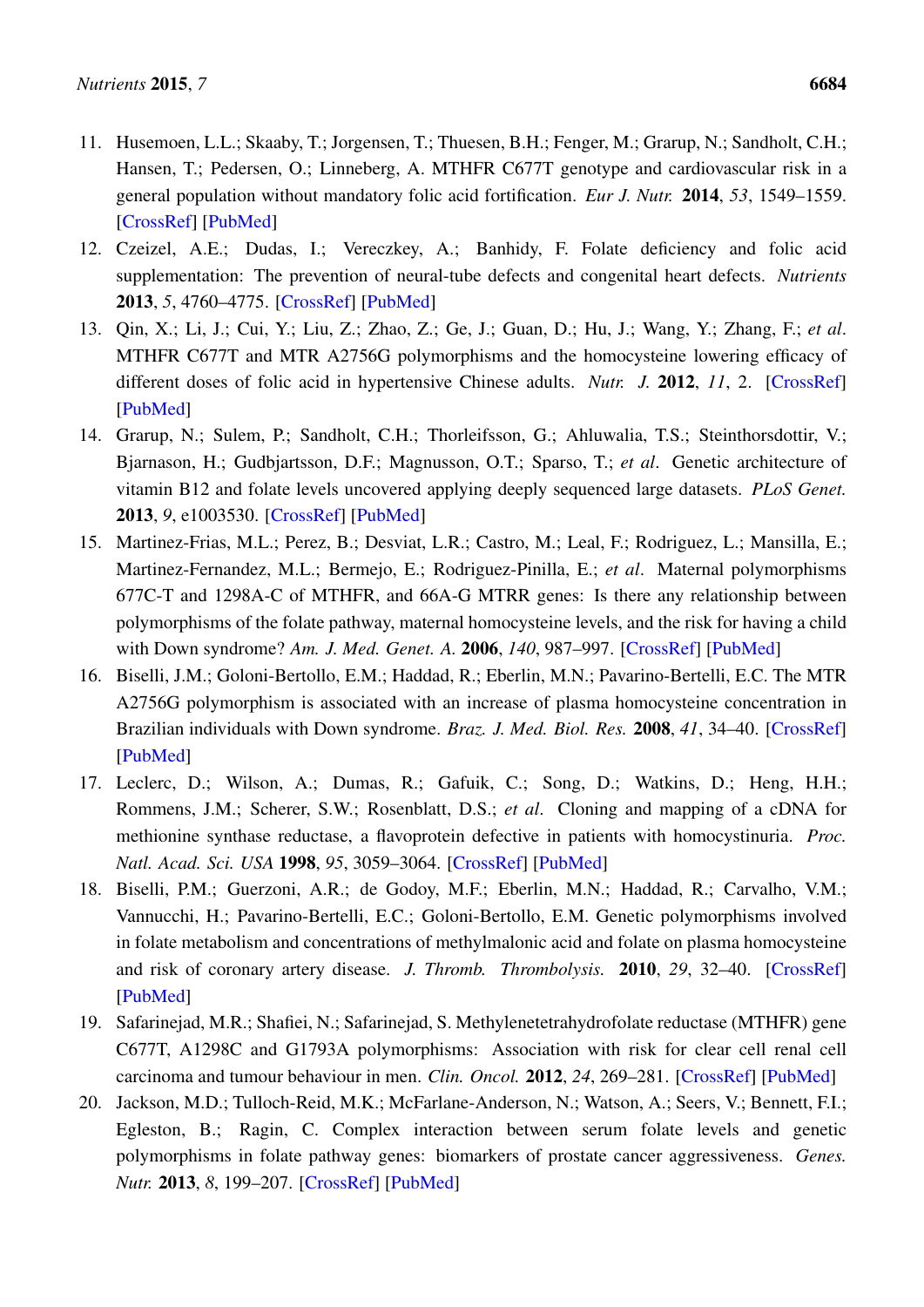- <span id="page-15-0"></span>21. Alessio, A.C.; Annichino-Bizzacchi, J.M.; Bydlowski, S.P.; Eberlin, M.N.; Vellasco, A.P.; Hoehr, N.F. Polymorphisms in the methylenetetrahydrofolate reductase and methionine synthase reductase genes and homocysteine levels in Brazilian children. *Am. J. Med. Genet. A.* 2004, *128*, 256–260. [\[CrossRef\]](http://dx.doi.org/10.1002/ajmg.a.30108) [\[PubMed\]](http://www.ncbi.nlm.nih.gov/pubmed/15216546)
- <span id="page-15-1"></span>22. Van der Put, N.M.; Gabreels, F.; Stevens, E.M.; Smeitink, J.A.; Trijbels, F.J.; Eskes, T.K.; van den Heuvel, L.P.; Blom, H.J. A second common mutation in the methylenetetrahydrofolate reductase gene: an additional risk factor for neural-tube defects? *Am. J. Hum. Genet.* 1998, *62*, 1044–1051. [\[PubMed\]](http://www.ncbi.nlm.nih.gov/pubmed/9545395)
- <span id="page-15-2"></span>23. Scazzone, C.; Bono, A.; Tornese, F.; Arsena, R.; Schillaci, R.; Butera, D.; Cottone, S. Correlation between low folate levels and hyperhomocysteinemia, but not with vitamin B12 in hypertensive patients. *Ann. Clin. Lab. Sci.* 2014, *44*, 286–290. [\[PubMed\]](http://www.ncbi.nlm.nih.gov/pubmed/25117099)
- <span id="page-15-3"></span>24. Mao, G.; Hong, X.; Xing, H.; Liu, P.; Liu, H.; Yu, Y.; Zhang, S.; Jiang, S.; Wang, X.; Xu, X. Efficacy of folic acid and enalapril combined therapy on reduction of blood pressure and plasma glucose: A multicenter, randomized, double-blind, parallel-controlled, clinical trial. *Nutrition* 2008, *24*, 1088–1096. [\[CrossRef\]](http://dx.doi.org/10.1016/j.nut.2008.05.009) [\[PubMed\]](http://www.ncbi.nlm.nih.gov/pubmed/18656328)
- <span id="page-15-4"></span>25. Selhub, J.; Jacques, P.F.; Dallal, G.; Choumenkovitch, S.; Rogers, G. The use of blood concentrations of vitamins and their respective functional indicators to define folate and vitamin B12 status. *Food. Nutr. Bull.* 2008, *29*, 67–73.
- <span id="page-15-5"></span>26. Lajin, B.; Alhaj Sakur, A.; Michati, R.; Alachkar, A. Association between MTHFR C677T and A1298C, and MTRR A66G polymorphisms and susceptibility to schizophrenia in a Syrian study cohort. *Asian. J. Psychiatr.* 2012, *5*, 144–149. [\[CrossRef\]](http://dx.doi.org/10.1016/j.ajp.2012.03.002) [\[PubMed\]](http://www.ncbi.nlm.nih.gov/pubmed/22813657)
- <span id="page-15-6"></span>27. Pravenec, M.; Kozich, V.; Krijt, J.; Sokolova, J.; Zidek, V.; Landa, V.; Simakova, M.; Mlejnek, P.; Silhavy, J.; Oliyarnyk, O.; *et al*. Folate deficiency is associated with oxidative stress, increased blood pressure, and insulin resistance in spontaneously hypertensive rats. *Am. J. Hypertens.* 2013, *26*, 135–140. [\[CrossRef\]](http://dx.doi.org/10.1093/ajh/hps015) [\[PubMed\]](http://www.ncbi.nlm.nih.gov/pubmed/23382337)
- <span id="page-15-7"></span>28. Chmurzynska, A.; Malinowska, A.M.; Twardowska-Rajewska, J.; Gawecki, J. Elderly women: Homocysteine reduction by short-term folic acid supplementation resulting in increased glucose concentrations and affecting lipid metabolism (C677T MTHFR polymorphism). *Nutrition* 2013, *29*, 841–844. [\[CrossRef\]](http://dx.doi.org/10.1016/j.nut.2012.09.015) [\[PubMed\]](http://www.ncbi.nlm.nih.gov/pubmed/23298970)
- <span id="page-15-8"></span>29. Santilli, F.; Davi, G.; Patrono, C. Homocysteine, methylenetetrahydrofolate reductase, folate status and atherothrombosis: A mechanistic and clinical perspective. *Vascul Pharmacol* 2015. [\[CrossRef\]](http://dx.doi.org/10.1016/j.vph.2015.06.009) [\[PubMed\]](http://www.ncbi.nlm.nih.gov/pubmed/26111718)
- <span id="page-15-9"></span>30. Dragani, A.; Falco, A.; Santilli, F.; Basili, S.; Rolandi, G.; Cerasa, L.; Lattanzio, S.; Ciabattoni, G.; Patrono, C.; Davi, G. Oxidative stress and platelet activation in subjects with moderate hyperhomocysteinaemia due to MTHFR 677 C–>T polymorphism. *Thromb. Haemost.* 2012, *108*, 533–542. [\[CrossRef\]](http://dx.doi.org/10.1160/TH11-12-0899) [\[PubMed\]](http://www.ncbi.nlm.nih.gov/pubmed/22782530)
- <span id="page-15-10"></span>31. Gopinath, B.; Flood, V.M.; Rochtchina, E.; Thiagalingam, A.; Mitchell, P. Serum homocysteine and folate but not vitamin B12 are predictors of CHD mortality in older adults. *Eur. J. Prev. Cardiolog.* 2012, *19*, 1420–1429. [\[CrossRef\]](http://dx.doi.org/10.1177/1741826711424568) [\[PubMed\]](http://www.ncbi.nlm.nih.gov/pubmed/21960652)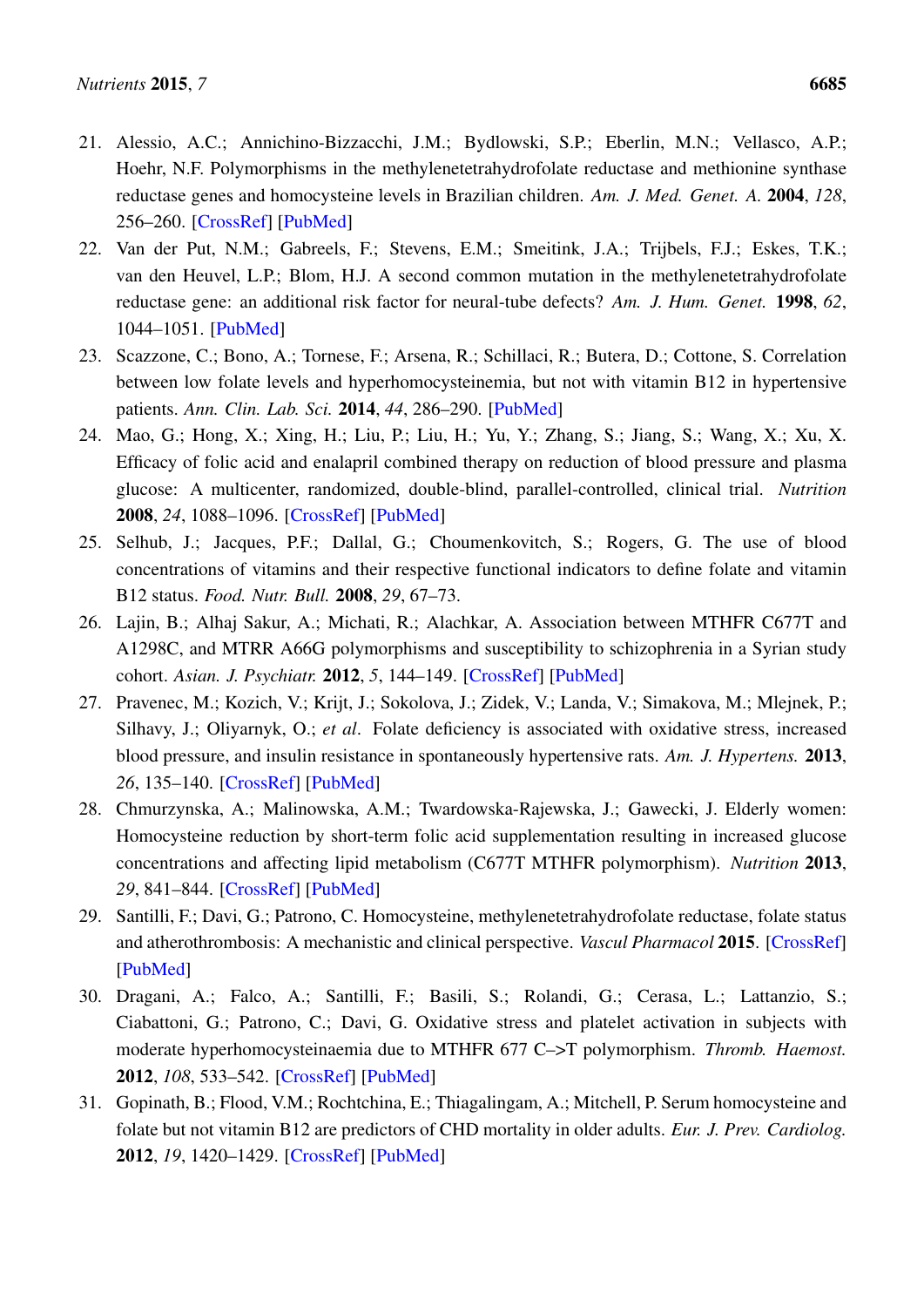- <span id="page-16-0"></span>32. Sukla, K.K.; Tiwari, P.K.; Kumar, A.; Raman, R. Low birthweight (LBW) and neonatal hyperbilirubinemia (NNH) in an Indian cohort: association of homocysteine, its metabolic pathway genes and micronutrients as risk factors. *PloS ONE* 2013, *8*, e71587. [\[CrossRef\]](http://dx.doi.org/10.1371/journal.pone.0071587) [\[PubMed\]](http://www.ncbi.nlm.nih.gov/pubmed/23936521)
- <span id="page-16-1"></span>33. Toprak, B.; Yalcin, H.Z.; Colak, A. Vitamin B12 and folate deficiency: should we use a different cutoff value for hematologic disorders? *Int. J. Lab. Hematol.* 2014, *36*, 409–414. [\[CrossRef\]](http://dx.doi.org/10.1111/ijlh.12158) [\[PubMed\]](http://www.ncbi.nlm.nih.gov/pubmed/24164696)
- <span id="page-16-2"></span>34. Chango, A.; Emery-Fillon, N.; de Courcy, G.P.; Lambert, D.; Pfister, M.; Rosenblatt, D.S.; Nicolas, J.P. A polymorphism  $(80G - > A)$  in the reduced folate carrier gene and its associations with folate status and homocysteinemia. *Mol. Genet. Metab.* 2000, *70*, 310–315. [\[CrossRef\]](http://dx.doi.org/10.1006/mgme.2000.3034) [\[PubMed\]](http://www.ncbi.nlm.nih.gov/pubmed/10993718)
- <span id="page-16-3"></span>35. Frosst, P.; Blom, H.J.; Milos, R.; Goyette, P.; Sheppard, C.A.; Matthews, R.G.; Boers, G.J.; den Heijer, M.; Kluijtmans, L.A.; van den Heuvel, L.P.; *et al*. A candidate genetic risk factor for vascular disease: A common mutation in methylenetetrahydrofolate reductase. *Nat. Genet.* 1995, *10*, 111–113. [\[CrossRef\]](http://dx.doi.org/10.1038/ng0595-111) [\[PubMed\]](http://www.ncbi.nlm.nih.gov/pubmed/7647779)
- <span id="page-16-4"></span>36. Shahzad, K.; Hai, A.; Ahmed, A.; Kizilbash, N.; Alruwaili, J. A structured-based model for the decreased activity of Ala222Val and Glu429Ala methylenetetrahydrofolate reductase (MTHFR) mutants. *Bioinformation* 2013, *9*, 929–936. [\[CrossRef\]](http://dx.doi.org/10.6026/97320630009929) [\[PubMed\]](http://www.ncbi.nlm.nih.gov/pubmed/24307772)
- <span id="page-16-5"></span>37. Bagley, P.J.; Selhub, J. A common mutation in the methylenetetrahydrofolate reductase gene is associated with an accumulation of formylated tetrahydrofolates in red blood cells. *Proc. Natl. Acad. Sci. USA* 1998, *95*, 13217–13220. [\[CrossRef\]](http://dx.doi.org/10.1073/pnas.95.22.13217) [\[PubMed\]](http://www.ncbi.nlm.nih.gov/pubmed/9789068)
- <span id="page-16-6"></span>38. Waskiewicz, A.; Piotrowski, W.; Broda, G.; Sobczyk-Kopciol, A.; Ploski, R. Impact of MTHFR C677T gene polymorphism and vitamins intake on homocysteine concentration in the Polish adult population. *Kardiologia. Polska.* 2011, *69*, 1259–1264. [\[PubMed\]](http://www.ncbi.nlm.nih.gov/pubmed/22219102)
- <span id="page-16-7"></span>39. Olteanu, H.; Munson, T.; Banerjee, R. Differences in the efficiency of reductive activation of methionine synthase and exogenous electron acceptors between the common polymorphic variants of human methionine synthase reductase. *Biochemistry* 2002, *41*, 13378–13385. [\[CrossRef\]](http://dx.doi.org/10.1021/bi020536s) [\[PubMed\]](http://www.ncbi.nlm.nih.gov/pubmed/12416982)
- <span id="page-16-8"></span>40. Harmon, D.L.; Shields, D.C.; Woodside, J.V.; McMaster, D.; Yarnell, J.W.; Young, I.S.; Peng, K.; Shane, B.; Evans, A.E.; Whitehead, A.S. Methionine synthase D919G polymorphism is a significant but modest determinant of circulating homocysteine concentrations. *Genet. Epidemiol.* 1999, *17*, 298–309. [\[CrossRef\]](http://dx.doi.org/10.1002/(SICI)1098-2272(199911)17:4<298::AID-GEPI5>3.0.CO;2-V)
- <span id="page-16-9"></span>41. Qiao, J.H.; Jiao, D.C.; Lu, Z.D.; Cui, S.D.; Liu, Z.Z. Association of methylenetetrahydrofolate reductase and methionine synthase polymorphisms with breast cancer risk and interaction with folate, vitamin B6, and vitamin B12 intakes. *Tumour. Biol.* 2014, *35*, 11895–11901. [\[CrossRef\]](http://dx.doi.org/10.1007/s13277-014-2456-1) [\[PubMed\]](http://www.ncbi.nlm.nih.gov/pubmed/25217320)
- <span id="page-16-10"></span>42. Feix, A.; Winkelmayer, W.C.; Eberle, C.; Sunder-Plassmann, G.; Födinger, M. Methionine synthase reductase MTRR 66A > G has no effect on total homocysteine, folate, and Vitamin B12 concentrations in renal transplant patients. *Atherosclerosis* 2004, *174*, 43–48. [\[CrossRef\]](http://dx.doi.org/10.1016/j.atherosclerosis.2003.12.036) [\[PubMed\]](http://www.ncbi.nlm.nih.gov/pubmed/15135249)
- <span id="page-16-11"></span>43. Goyette, P.; Sumner, J.S.; Milos, R.; Duncan, A.M.; Rosenblatt, D.S.; Matthews, R.G.; Rozen, R. Human methylenetetrahydrofolate reductase: Isolation of cDNA, mapping and mutation identification. *Nat. Genet.* 1994, *7*, 195–200. [\[CrossRef\]](http://dx.doi.org/10.1038/ng0694-195) [\[PubMed\]](http://www.ncbi.nlm.nih.gov/pubmed/7920641)